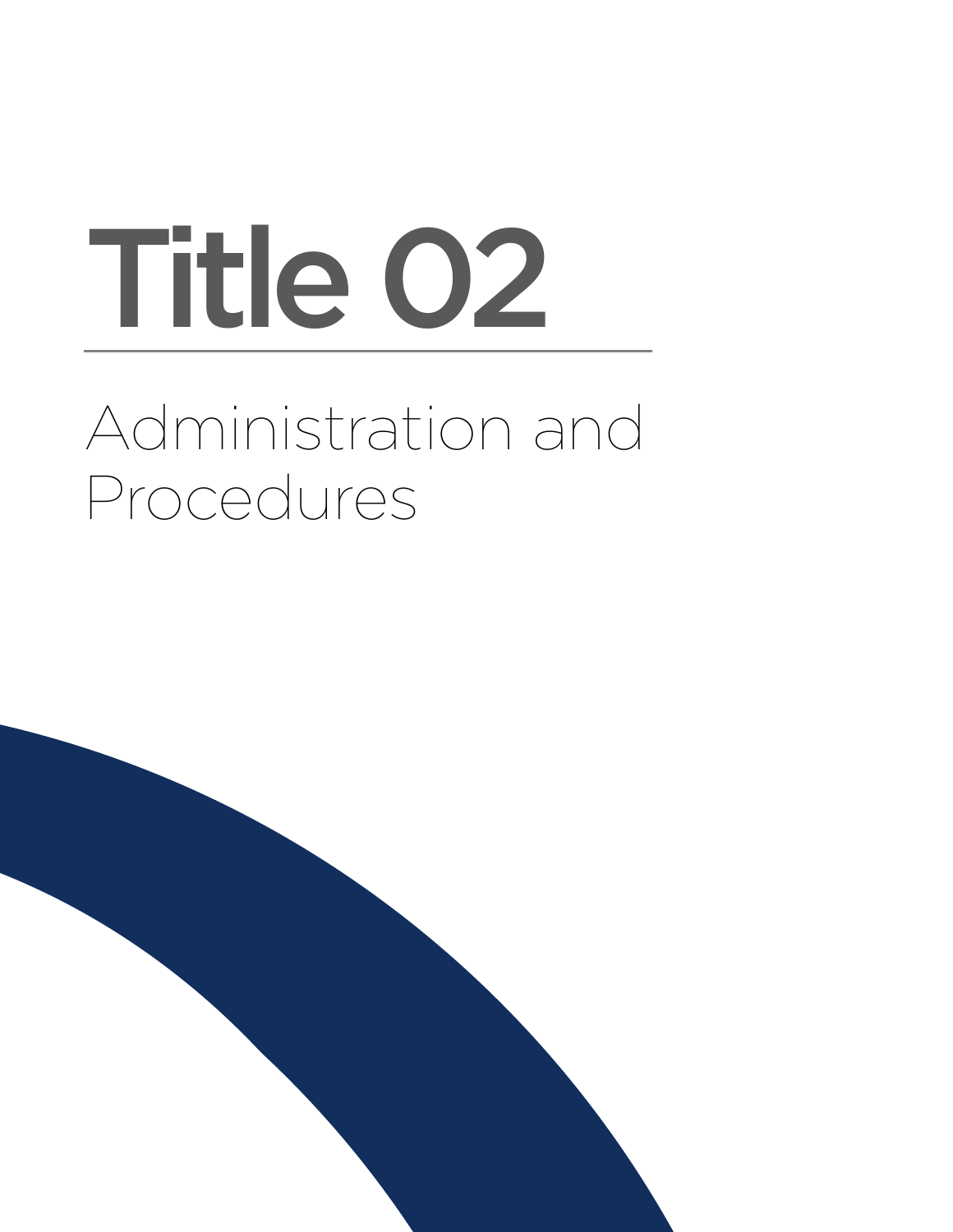## **Title 02**

### ADMINISTRATION AND PROCEDURES

#### **Section 1102.01** REVIEW AND APPROVALS SUMMARY

A. This chapter sets forth the respective powers and duties of the Zoning Administrator, the Board of Zoning and Appeals (hereinafter, "BZA"), the Planning and Zoning Commission (hereinafter, "PZC"), the Heritage Commission (hereinafter, THC) and City Council relative to the administration and enforcement of this Zoning Code.

#### **Section 1102.02** ZONING ADMINISTRATOR

- A. The Zoning Administrator is the general title assigned to that person who is designated by the Mayor with the responsibility for administering and enforcing this Zoning Code. The Zoning Administrator shall have the authority to delegate his or her duties to certain designees under his or her supervision.
- B. The Zoning Administrator and his or her designees shall have the following responsibilities and powers:
	- (1) Enforce the provisions of this Code and interpret the meaning and application of its provisions.
	- (2) Receive, review and make determinations on applications for zoning certificates.
	- (3) Conduct pre-application meetings with applicants to assist with the review of plans to determine applicable processes and reviews.
	- (4) Issue zoning certificates as provided by this Code and keep a record of same with notations of special conditions involved.
	- (5) Review and process applications pursuant to the provisions of this Code and transmit such applications to the applicable reviewing body or bodies together with reports of the planning and zoning staff.
	- (6) Make determinations as to whether violations of this Code exist, determine the nature and extent thereof, and notify the owner in writing, specifying the exact nature of the violation and the manner in which it shall be corrected by the owner, pursuant to the procedures in this Code.
	- (7) Conduct inspections of buildings and uses of land to determine compliance or non-compliance with this Code.
	- (8) Maintain permanent and current records required by this Code, including but not limited to the Official Zoning Map, Zoning Certificates, inspection documents and records of all variances, amendments and conditional uses. These records shall be made available for use of the City Council, the Planning & Zoning Commission (PZC), the Board of Zoning Appeals (BZA), the Heritage Commission (THC) and the public.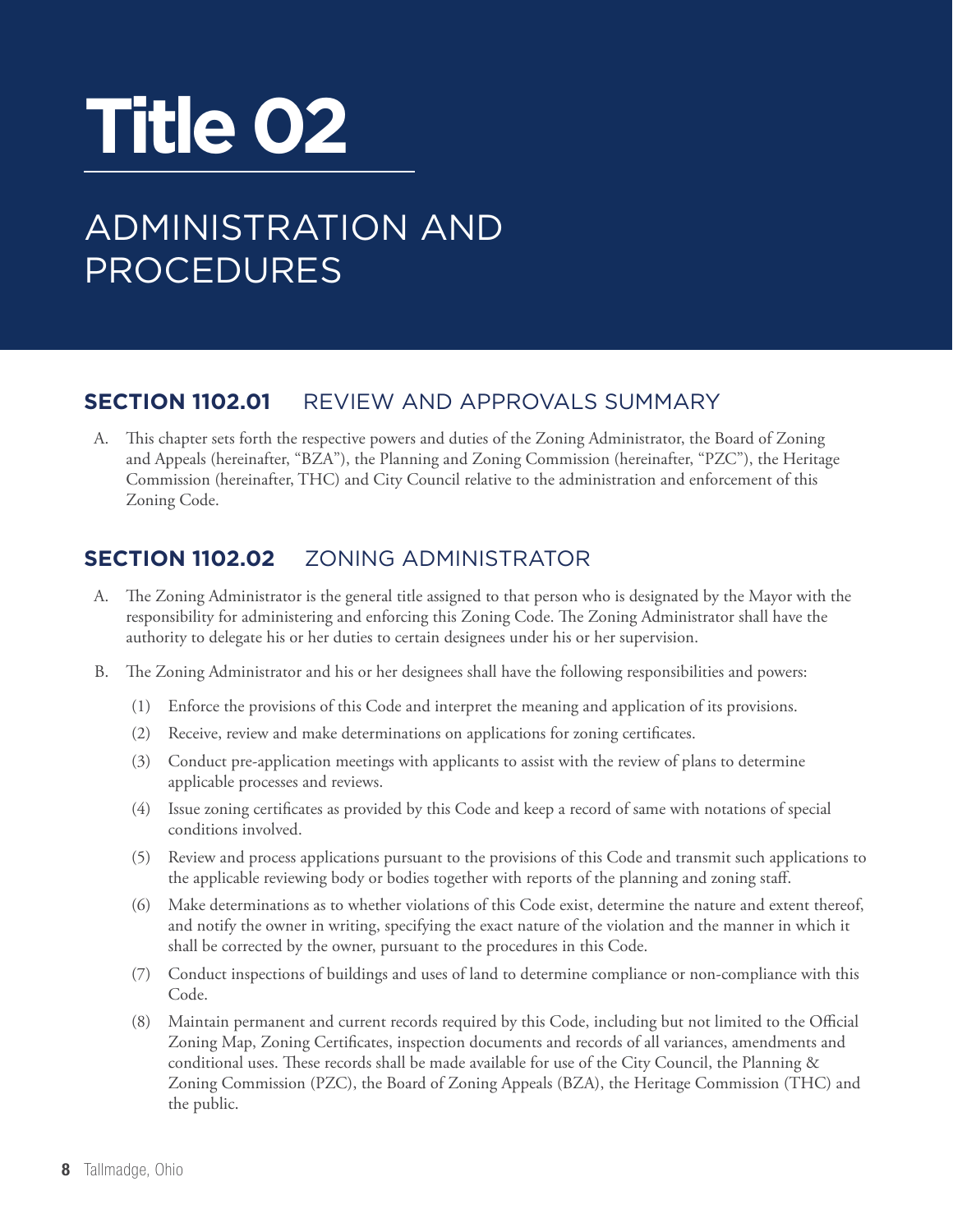- (9) Determine the existence of any violations of this Code and enforce this Code.
- (10) Revoke a Zoning Certificate or approval issued contrary to this Code based on a false statement or misrepresentation in the application.
- (11) Such other administrative duties as specifically granted to them from time to time by the Director of Public Service.

#### **Section 1102.03** BOARD OF ZONING APPEALS (BZA)

- A. Authority. The BZA is authorized to act as the administrative board as provided by the City Charter and shall have the following responsibilities and duties:
	- (1) Hear and decide appeals where it is alleged there is an error in any order, requirement, decision, interpretation or determination made by the Zoning Administrator, a hearing officer, and/or his or her designees.
	- (2) Authorize such variances and exceptions from the terms of this Code as will not be contrary to the public interest in accordance with the procedures set forth under Section 1102.09 hereof unless authorization of the variance and exception is granted by the Planning & Zoning Commission.
	- (3) Appeals taken on the basis of a decision rendered by the Heritage Commission.
	- (4) The BZA does not have the authority to authorize a change in the use of any parcel of land. This authority lies with City Council after recommendation from the Planning & Zoning Commission.
- B. Meetings. The BZA meets monthly and at the call of its chairperson or two other members, and at such other regular times as it may, by rule determine.
- C. Quorum. The BZA shall require a quorum of three members at all its meetings, and a concurring vote of three members shall be necessary to affect an order.
- D. Witnesses. The BZA Chairperson or acting Chairperson may administer oaths and compel the attendance of witnesses in all matters coming before the Board.

#### **Section 1102.04** PLANNING AND ZONING COMMISSION (PZC)

- A. Authority. The PZC is authorized to act as the administrative commission as provided by the City Charter. It shall have the responsibilities as set forth in the City Charter, including but not limited to the following responsibilities and powers as they relate to this Zoning Code here and elsewhere:
	- (1) Initiate advisable Official Zoning District Map changes, or changes in the text of the Code where same will promote the best interest of the public in general through recommendation to the City Council.
	- (2) Review all proposed amendments to the text of this Code and the Official Zoning District Map and make recommendations to the City Council.
	- (3) Carry on a continuous review of the effectiveness and appropriateness of this Code and recommend such changes or amendments as it feels would be appropriate.
	- (4) Review and act on site plan applications and requisite documents.
	- (5) Review all applications for Conditional Uses and make recommendations to Council.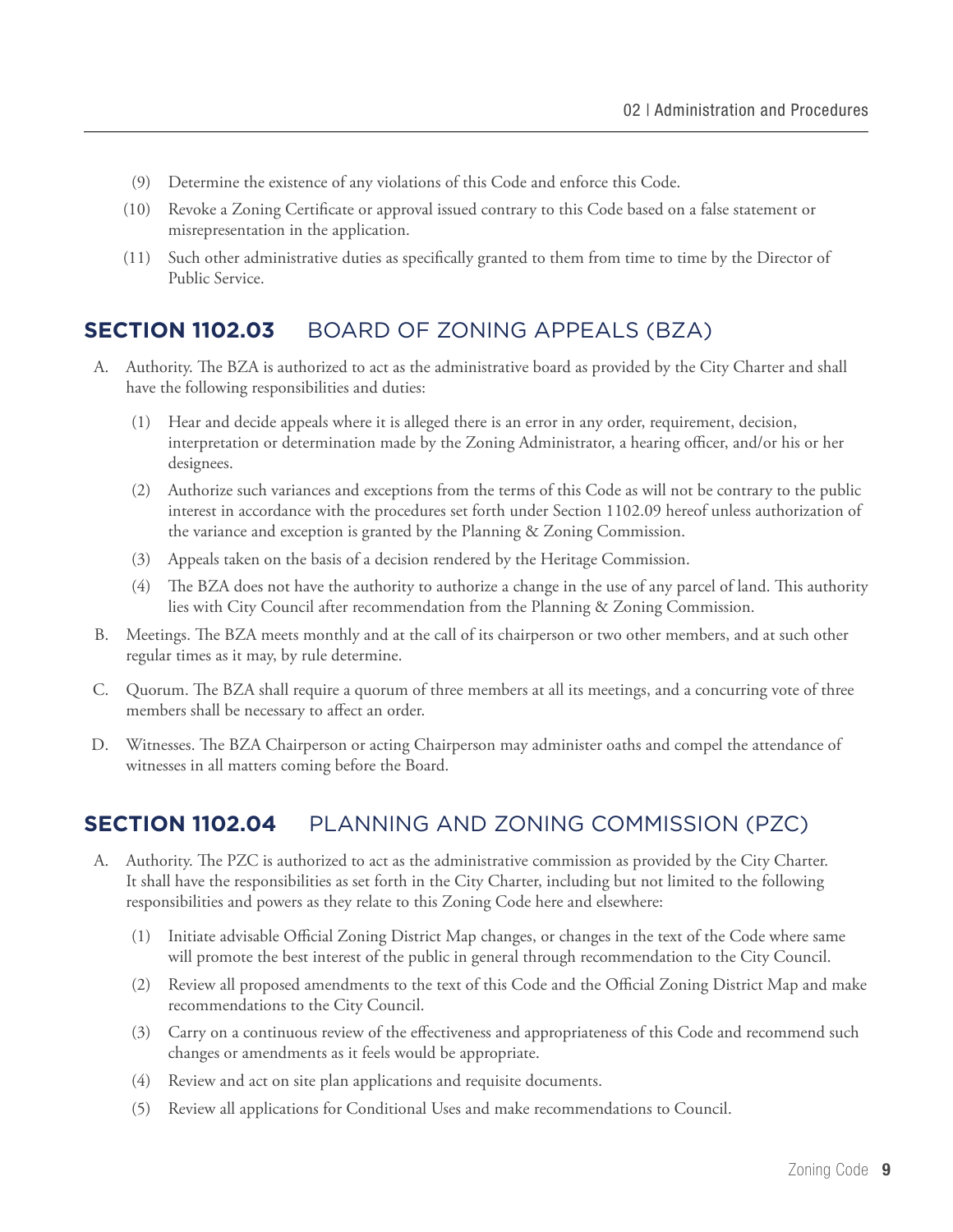- B. Meetings. The PZC meets monthly and at the call of its chairperson or two other members, and at such other regular times as it may, by rule determine.
- C. Quorum. The PZC shall require a quorum of three members at all its meetings, and a concurring vote of three members shall be necessary to affect an order.
- D. Witnesses. The PZC Chairperson or acting Chairperson may administer oaths and compel the attendance of witnesses in all matters coming before the Commission.

#### **Section 1102.05** HERITAGE COMMISSION (THC)

- A. Authority. The THC is authorized to act as the administrative board as provided by the City Charter, in addition to the following duties which may be amended from time to time by Council:
	- (1) To review applications for Certificates of Appropriateness (COA) in accordance with the procedures set forth under Chapter 1109.06 of this Code.
	- (2) To review applications for the designation of structures as Recognized Heritage Structures (RHS) in accordance with the procedures set forth under Chapter 1109 of this Code.
	- (3) To review applications for the removal of structures as Recognized Heritage Structures (RHS) in accordance with the procedures set forth under Chapter 1109 of this Code.
	- (4) To promulgate, along with the City Administration, supplemental material, including illustrations, in the Design Control Overlay District Review Guidebook and other documents that further interpret the provisions of this Chapter and Chapter 1103.
- B. Meetings. The THC meets monthly and at the call of its chairperson or two other members, and at such other regular times as it may, by rule determine.
- C. Quorum. The THC shall require a quorum of three members at all its meetings, and a concurring vote of three (3) members of the Heritage Commission shall be necessary to affect an order.
- D. Witnesses. The THC Chairperson or acting Chairperson may administer oaths and compel the attendance of witnesses in all matters coming before the Commission.

#### **SECTION 1102.06 CITY COUNCIL**

A. Authority. Council may, from time to time, amend by ordinance the number, shape or area of districts established on the Zoning Map or the regulations set forth in this Zoning Code, schedule of fees and act on matters of land use based on the recommendations of the PZC.

#### **Section 1102.07** APPLICATIONS

A. Applicability. Any person desiring to do or to cause to be done any work for which a permit or zoning certificate is required by this Zoning Code, shall obtain a permit with the Planning & Zoning Department and at the time of application pay all required fees as established by the Schedule of Fees and comply with all requirements as set forth by this Zoning Code and Summit County Department of Building Standards.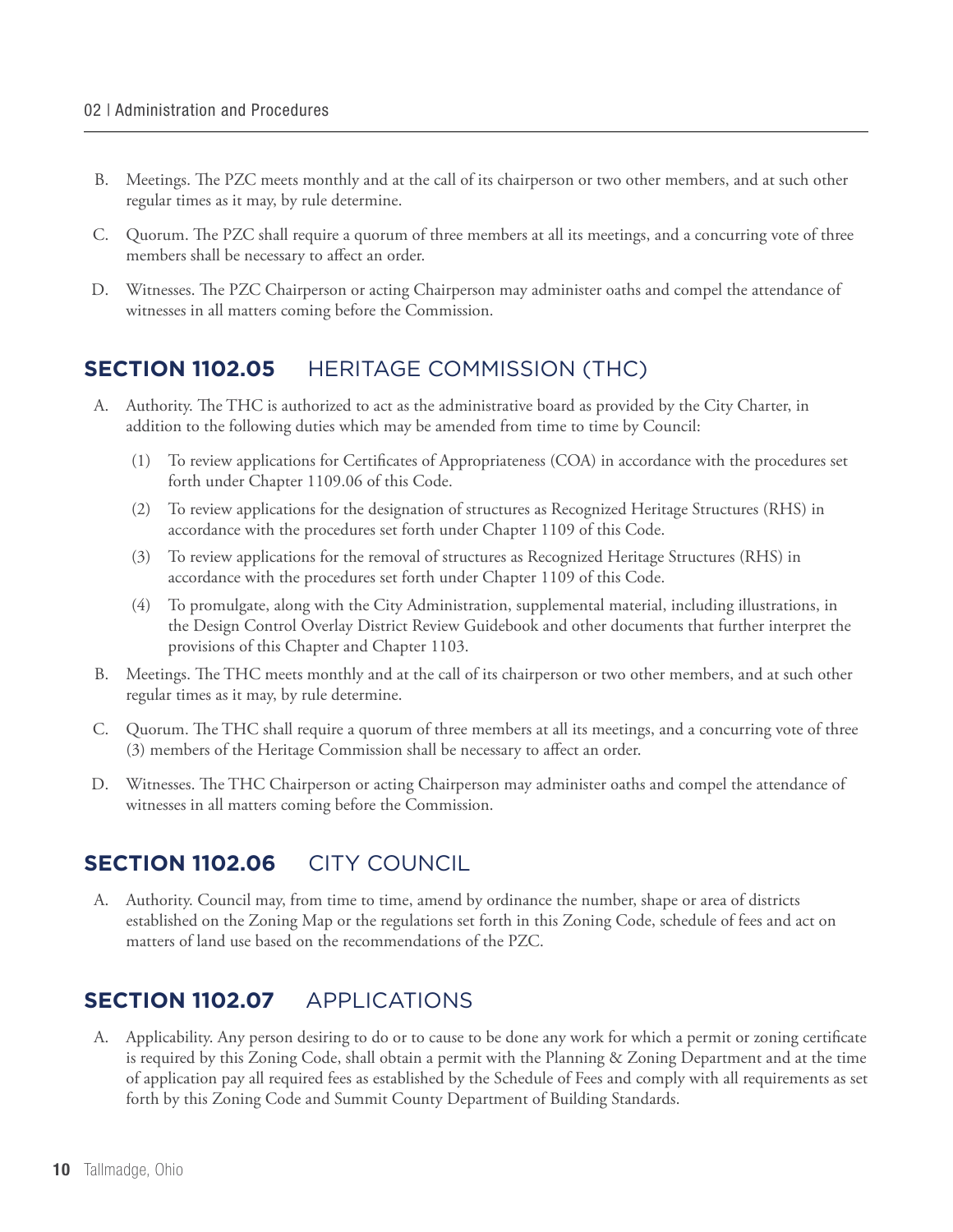- B. The applicant must own in fee simple or have an option to purchase all lands within the proposed application. The exception to this is if the applicant is the authorized agent for the property owner, in which case, the applicant need not own the lands. The owner in fee simple must sign and acknowledge the application.
- C. Any transfer of land within the development resulting in a change of ownership within the development after an application has been filed shall not alter the applicability of the regulations contained herein provided any new owners authorize the continuation of the application process.
- D. Pre-Application Meeting. Prior to filing an application, an applicant may request a pre-application meeting with the Zoning Administrator to discuss the proposed application or project. The Zoning Administrator may require a pre-application meeting in certain circumstances outlined herein.
	- (1) The purpose of the pre-application meeting shall be to discuss the proposed application or project, review submittal requirements and discuss compliance with the provisions of this code and the adopted plans of the city prior to the submission of the application.
	- (2) No action can be taken by the staff and/or boards until the applicant submits an actual application and/or plan to the city pursuant to the laws and policies of the city. Therefore, all discussions that occur between the applicant and/or applicant's representative(s) and staff, and/or City boards, that occur prior to the date the applicant submits an actual application and/or plan including, but not limited to, any informal meetings with City staff, boards, any pre-application conferences or meetings, are not binding on the City and do not constitute official assurances or representations by the City or its officials regarding any aspects of the plan or application discussed.
- E. Application. Any application, unless otherwise stated, submitted hereunder shall include at minimum the following information and will conform to the requirements set forth on the applicable application:
	- (1) All requests for a decision or approval under this Code begin with the property owner or authorized agent thereof filing an application with the Zoning Administrator on forms provided.
	- (2) The present zoning district for the subject property.
	- (3) A complete application shall include requisite number of copies, supported documents and materials and payment in full of all applicable fees per the Schedule of Fees.
	- (4) The Zoning Administrator will determine whether an application is complete and is ready to be processed. The Zoning Administrator may waive certain submission requirements where it is determined that it is not applicable to include an application on the agenda, contingent on any public hearing requirements. In some instances, an additional application may be deemed necessary by the Zoning Administrator and, if so, an application will not be deemed to be complete unless and until all applications are submitted and reviewed and determined to be in accordance with all submittal requirements. The applicant will be notified in writing of any deficiencies in the completeness of the application and shall have 30 days from the date thereof to complete the application or the application will be deemed null and void. No official action shall take place until the application is deemed full and complete by the Zoning Administrator.
	- (5) Unless otherwise prescribed by this Code or requested by the applicant, the applicable decision-making body or administrator shall render a decision on all full and complete applications within sixty-five (65) days from the original hearing.
		- i. In the interest of timely and efficient administration of the provisions of this Code, applicants may submit, and the Board may take action upon, concurrent applications for conditional uses, similar use determinations, variances, and other matters on which the Board is granted authority by this Code. All such concurrent applications shall be submitted in conformance with the applicable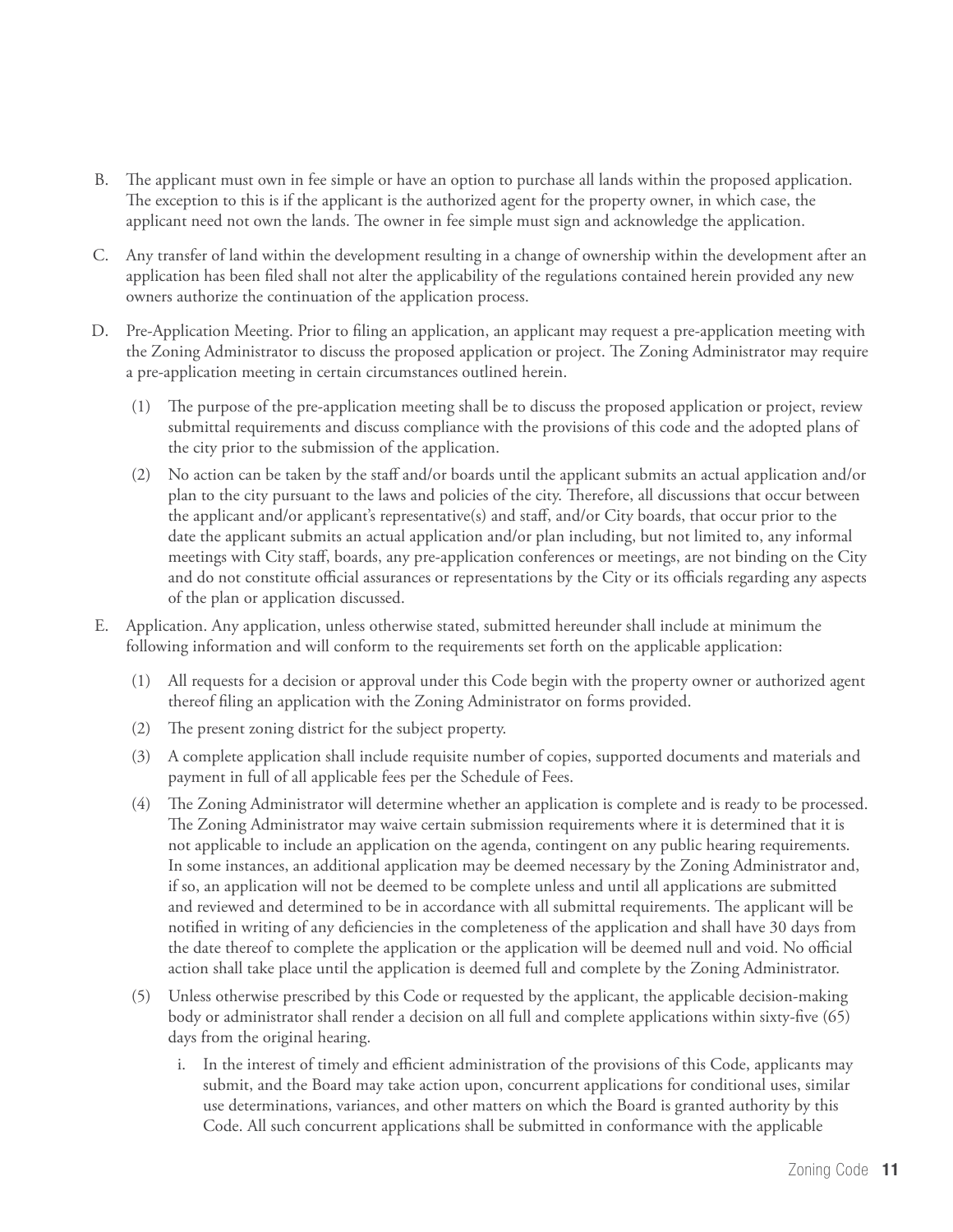provisions of this Code. The Board shall not take such concurrent action if it determines that such concurrent action is not in the best interest of the city.

- F. General Notice. When an application calls for a public hearing, a notice of the hearing shall be made to the public by twenty (20) days advance publication, in a newspaper of general circulation in the City, of the place, time, date and the nature of the application.
- G. Notice to Parties of Interest. When an application calls for a public hearing, written notice of such hearing shall be mailed by first class mail at least fourteen (14) days before the date of the hearing to all property owners located in the City within five hundred (500) feet in any direction of the property upon which an application has been filed. The failure to mail or deliver notification as provided in this Code shall not invalidate any such application. The notice shall contain the same information as required of notices published in newspapers.
- H. Expiration. The approval shall become void at the expiration of one year after date of issuance, unless construction is started. If no construction is started or use changed within one year of date of permit, a new permit is required upon proper application unless the applicant applies for an extension by the approving body/ bodies. One extension may be granted for up to twelve (12) months. Any application for extension must be made in writing to the approving body/bodies prior to the expiration of the initial Certificate.
	- (1) Any building or structure for which a permit has been issued, and except for circumstances beyond the property owner's control (e.g. labor strikes, inclement weather, etc.), all construction work shall be diligently pursued to completion. Any construction project, upon which no substantial work has been undertaken for a period of six months, shall be deemed abandoned and the applicable permit shall be deemed void. For the purposes of this subsection, "substantial work" shall mean any portion of permitted work that requires a city inspection. Such work will be considered as having begun if the city has received an inspection request, or if a city inspector has verified that such work has begun.
	- (2) The construction project cannot create nuisance conditions such as property maintenance violations or any other violation of the codified ordinances.
	- (3) The breach of any condition, safeguard or requirement shall automatically invalidate the certificate or permit granted and shall constitute a violation of the Zoning Ordinance.
- I. Reapplication. No application, which has been denied by the applicable body, shall be resubmitted until the expiration of one year or more from the date of such denial, except on grounds of newly discovered evidence or proof of changed conditions which would be sufficient to justify reconsideration, which shall be determined by the Director of Law.
- J. Conduct of Public Meetings and Hearings.
	- (1) Rights of All Persons
		- i. Any person may appear at a public hearing and submit information or evidence, either individually or as a representative of a person or an organization. Each person who appears at a public hearing shall be identified, state his or her address, and if appearing on behalf of a person or organization, state the name and mailing address of the person or organization being represented.
	- (2) Continuance of a Public Meeting or Hearing, or Deferral of Application Review
		- i. An applicant may request that a review or decision-making body's consideration of an application at a public hearing be deferred by submitting a written request for deferral to the Zoning Administrator prior to the publication of notice as may be required by this code. The Zoning Administrator may grant such requests, in which case, the application will be considered at the next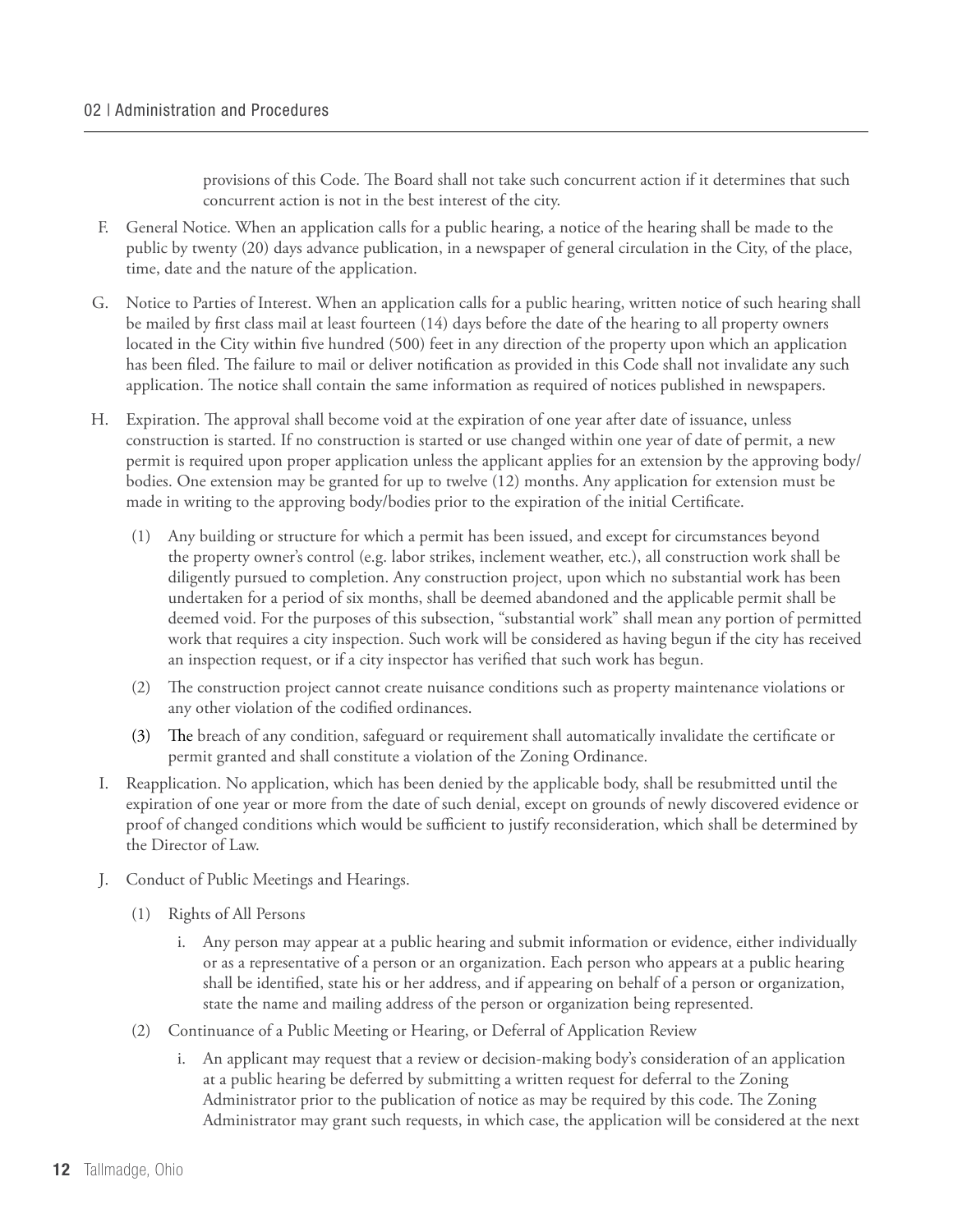regularly scheduled meeting.

- ii. A request for continuance of consideration of an application received by the Zoning Administrator after publication of notice of the public hearing as required by this code shall be considered as a request for a continuance of the public hearing and may only be granted by the decision-making body.
- iii. The review or decision-making body conducting the public hearing may, on its own motion or at the request of the applicant, continue the public hearing to a fixed date, time, and place. No additional notice is required if the fixed date, time, and place is announced at the time of the continuance.
- (3) Tabling or Continuation of Public Meetings or Hearings
	- i. If any review procedure is tabled or continued by the applicant for a period exceeding 6 months, the application shall be deemed as void and the applicant shall be required to resubmit an application.
- K. Withdrawal of Application. Any request for withdrawal of an application shall be either submitted in writing to the Zoning Administrator or verbally to the decision-making body prior to action by decision-making body.
	- (1) The Zoning Administrator shall approve a request for withdrawal of an application if it has been submitted prior to publication of notice for the public hearing on the application in accordance with this code.
	- (2) If the request for withdrawal of an application is submitted after publication of notice for the public hearing in accordance with this code, the request for withdrawal shall be reported on the public hearing agenda and posted. Such action shall not be deemed as a decision on the subject application.
- L. Effects of any Approvals.
	- (1) The issuance of any approval, certificate or permit under this code shall authorize only the particular development, alteration, construction or use approved in the subject application.
	- (2) All approvals shall run with the land or use and shall not be affected by change in ownership.
		- i. Development authorized by any approval under this section and this code shall not be carried out until the applicant has secured all other approvals required by this code or any other applicable provisions of the City.
		- ii. The granting of any approval, certificate or permit shall not guarantee the approval of any other required certificate, permit or application.
		- iii. The City shall not be responsible for reviewing the application for compliance with any permits, certificates, or other approvals that may be required by the County, State, or other agencies having jurisdiction.
- M. Computation of Time.
	- (1) In computing any period of time prescribed or allowed by this code, the date of the application, act, decision or event, from which the designated period of time begins shall not be included. The last date of the period of time to be computed shall be included, unless it is a Saturday, a Sunday or a legal holiday, in which case the period runs until the end of the next day which is not a Saturday, a Sunday or a legal holiday as observed by the City where the City administrative offices are closed for the entire day.
	- (2) When the City offices are closed to the public for the entire day which constitutes the last day of the period of time, then such application, act, decision, or event may be performed on the next succeeding day which is not a Saturday, a Sunday or a legal holiday observed by the City in which the City administrative offices are closed for the entire day.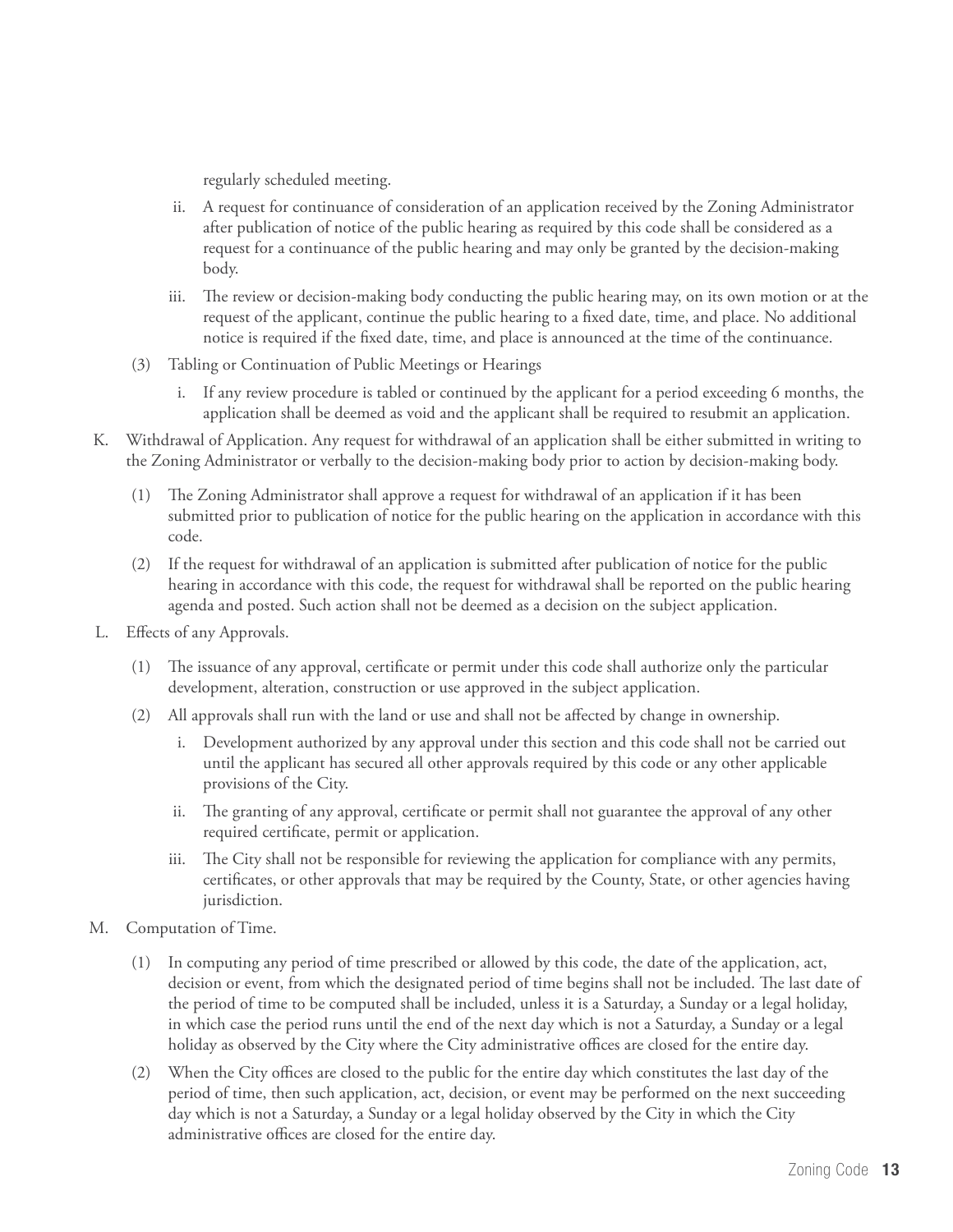#### **Section 1102.08** FEES AND GUARANTEES

- A. Fees. City Council shall, by Ordinance, establish a schedule of fees for applications for zoning certificates, amendments, appeals, variances, conditional zoning certificates, site plan approvals, similar permitted uses, certificates of appropriateness, minor modification of a use or site plan of an approved conditional use, and other procedures and services pertaining to the administration and enforcement of this Zoning Code, after considering the recommendations of the Zoning Administrator with respect to actual administrative costs, both direct and indirect.
	- (1) The schedule of fees shall be available in the office of the Zoning Administrator and may be altered or amended only by the City Council. Until all such appropriate fees, charges and expenses have been paid in full, no action shall be taken on any application, appeal or administrative procedure.
	- (2) Such fees are adopted to cover the cost to the City for investigations, legal advertising, postage and other expenses resulting from the administration of the respective zoning activities.
	- (3) Any consultant and professional service fees required for the review of the application are the responsibility of the applicant and shall be collected prior to any reviews. The funds will be held in escrow by the City and disbursed as the City is billed for the services. Any unused fees will be returned to the applicant upon completion of the review.
	- (4) Unless otherwise identified in the fee schedule adopted by City Council, no application shall be processed or determined to be complete until the established fee has been paid.
	- (5) Application fees are not refundable except where the Zoning Administrator determines that an application was accepted in error, or the fee paid exceeds the amount due, in which case the amount of the overpayment will be refunded to the applicant.
- B. Types of Guarantees The following are the types of financial guarantees allowed by the City. The standards for each type of guarantee shall apply to any situation where a financial guarantee is required.
	- (1) Bond: The following standards shall apply if a bond is utilized as a financial guarantee:
		- i. A bond in the amount of the guarantee determined by the City shall be filed with the City of Tallmadge.
		- ii. The bond may be in the form of a surety bond or a cash bond of the kind approved by law for securing deposits of public money.
		- iii. The bond shall be executed by the principal, and if a surety bond, shall be executed by a corporation authorized to act as a surety under the laws of the State of Ohio.
	- (2) Irrevocable Letter of Credit: The following standards shall apply if an irrevocable letter of credit is utilized as a financial guarantee:
		- i. The subdivider shall provide an irrevocable letter of credit from a bank or other reputable institution or individual subject to the approval of the City Law Director and Mayor.
		- ii. The letter shall be deposited with the City, and shall certify the following:
			- (a) The creditor guarantees funds in the amount determined by the City for completion of all required public improvements.
			- (b) In the case of failure on the part of the subdivider to complete the specified public improvements within the required time period, the creditor shall pay to the City immediately and without further action such funds as are necessary to finance the completion of those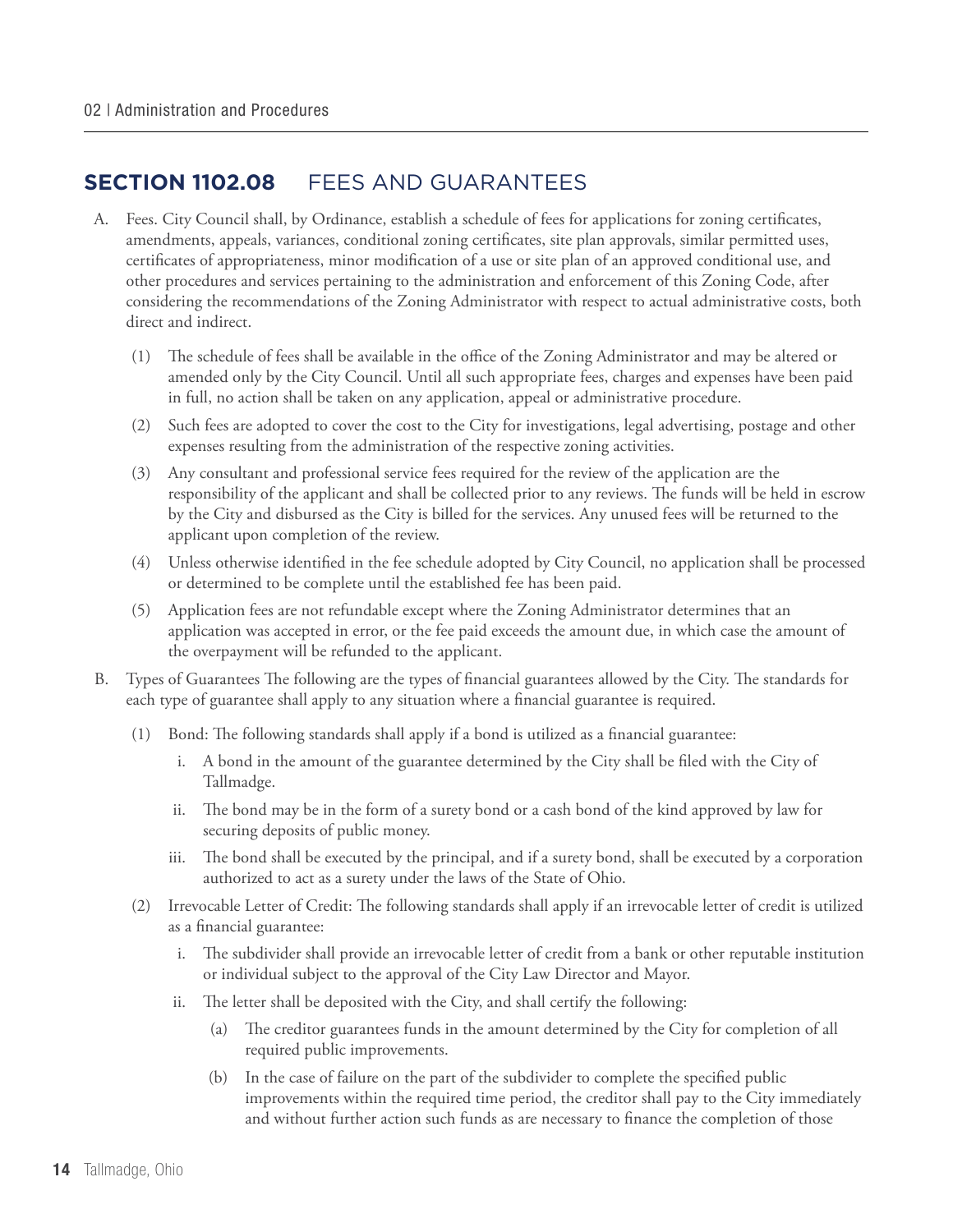public improvements, up to the limit of credit stated in the letter.

- (c) This irrevocable letter of credit may not be withdrawn or reduced in amount until released by the Director of Public Service in accordance with this chapter.
- (3) Cash: The following standards shall apply if cash is utilized as a financial guarantee:
	- i. The subdivider shall provide a certified check in the amount of the guarantee as determined by the City, payable to the City of Tallmadge.
	- ii. When the public improvements are complete, the City shall issue a check for the released amount based on this subsection.
	- iii. The City shall not be responsible for paying interest for the period of time the City retains the guarantee.

#### **Section 1102.09** ZONING CERTIFICATES

Zoning certificates shall be administratively approved in accordance with this Section and in accordance with this Zoning Code.

- A. Applicability. No use of land, building or structure and no construction or alteration of an existing use, building, or structure shall commence until a zoning certificate is issued by the Zoning Administrator certifying that the intended use of the premises has been documented, reviewed, and approved in conformance with the provisions of this Zoning Code. A zoning certificate shall only be issued by the Zoning Administrator subsequent to completion of all procedures and approvals required by this Code.
- B. The Summit County Department of Building Standards shall not issue a Building Permit for any structure until the required Zoning Certificate has been approved by the City.
- C. It shall be the duty of each lot owner and contractor, or an agent thereof, to determine lot lines and to ascertain that the new construction or alteration does not deviate from the plans as approved by the Zoning Administrator issuing the zoning certificate, and that the new construction or alteration does not encroach on another lot or existing easement. The issuance of the certificate and any inspection by the City shall not be construed to mean that the City has determined the new construction or alteration is not encroaching on another lot, nor shall it relieve the property owner of the duty imposed on him or her herein.
- D. Any zoning certificate based on any false material or statement in the application or supporting documents is absolutely void, from the beginning and shall be revoked.
- E. Except as otherwise provided in this Code, a zoning certificate shall be required before:
	- (1) Locating, erecting, constructing, reconstructing, altering, or moving any building or structure, including an accessory building or structure such as a sign or fence;
	- (2) Occupying or using land or a building, or changing the use of land or of a building, in whole or in part, for a different use;
	- (3) Changing a nonconforming use to a different use or extending or expanding a nonconforming use or structure; or
	- (4) Unless otherwise specifically exempted in Chapter 1108 Signage, signs shall require a zoning certificate.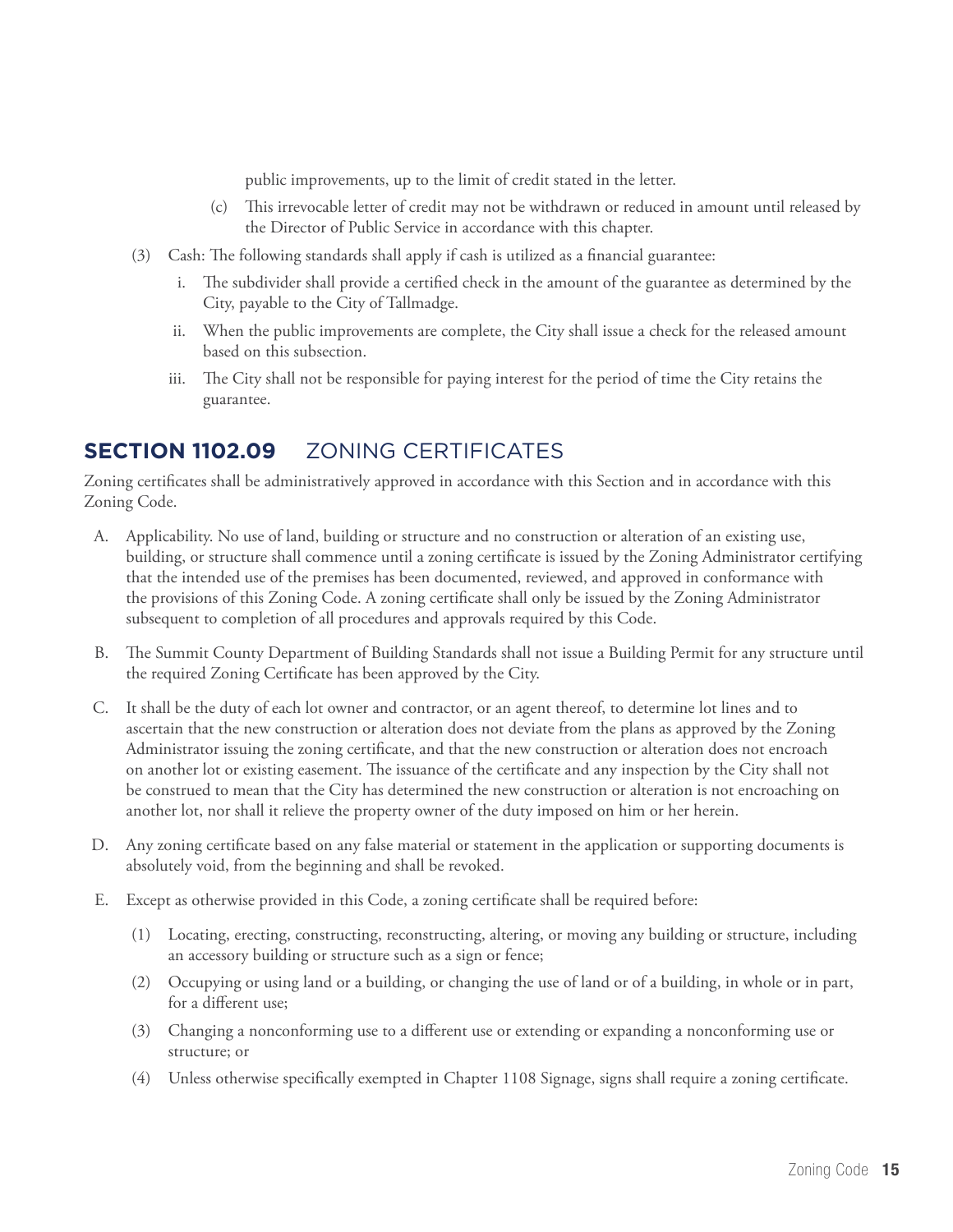- F. Standards for Review. Within fourteen (14) days of the submission of a completed application, the Zoning Administrator may deny the application and may not issue a zoning certificate or may extend the time for review at the Zoning Administrator's discretion. In order to approve any zoning certificate, the Zoning Administrator shall determine the following:
	- (1) The application complies with all applicable provisions of this code and the applicable zoning district; and
	- (2) The application complies with all approved plans, conditions or other development approvals issued pursuant to the rules of this code (e.g., variances, conditional uses, Heritage Commission approvals, etc.)
- G. Within fourteen (14) days of the Zoning Administrator's denial of a zoning certificate, the applicant may file a written appeal with the BZA. Any applicant who does not file an appeal within fourteen (14) days of the date of denial by the Zoning Administrator shall have waived such right to appeal, and the decision of the Zoning Administrator shall become final.

#### **Section 1102.10** ZONING VARIANCES

- A. Applicability. When practical difficulties, unnecessary hardship or results inconsistent with the general purpose of this Zoning Code result through the strict and literal interpretation and enforcement of the provisions hereof, the BZA shall have authority, as an administrative act, subject to the provisions of this section, to grant, upon such conditions as it may determine, such variances from the provisions of this Zoning Code as may be in harmony with its general purpose and intent, so that the spirit of this Zoning Code shall be observed, public safety and welfare secured and substantial justice done. To facilitate the efficient review of site plan and development applications, the PZC shall be permitted to review requests for variances/modifications in accordance with the standards set forth herein.
- B. Standards for Granting Variance. In every instance of granting a variance by the BZA, the BZA must determine based on the facts presented that
	- (1) The strict application of the provisions of this Zoning Code would result in practical difficulties or unnecessary hardship inconsistent with the general purpose and intent of this Zoning Code.
	- (2) There are exceptional or extraordinary circumstances or conditions applying to the property involved or development of the property that do not apply generally to other properties in the same zoning district or neighborhood.
	- (3) The granting of such variance will not be of substantial detriment to the public interest or to the property or improvements in such district in which the variance is sought and will not materially impair the purpose of this Zoning Code.
- C. Conditions on Granting of Variance. In granting any variance, the BZA/PZC shall establish such conditions as are necessary to secure substantially the objectives of this Code. Any violation of such conditions and safeguards, when they have been made a part of the terms under which the variance has been granted, shall be deemed a violation of this Code.
- D. Term of Variance. No action of the BZA/PZC granting a variance shall be valid for a period longer than twelve (12) months from the date of such action unless the zoning certificate is obtained within such period, and the erection or alteration of a structure is started or the use is commenced within such period.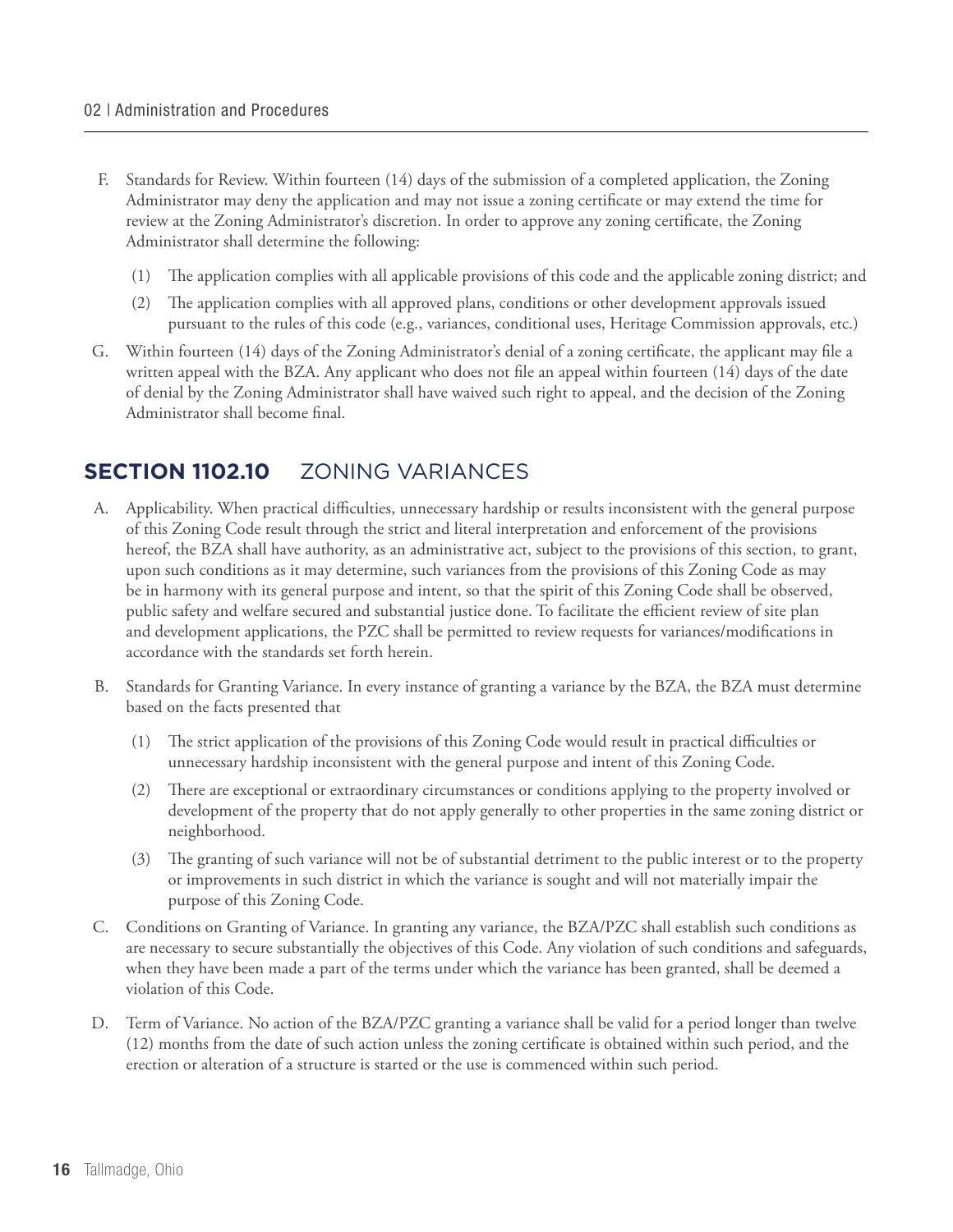#### **Section 1102.11** SITE PLAN REVIEW

- A. Applicability. This section shall apply to applications for conditional uses, similar use determinations, new construction, "substantial expansion" of existing structures and expansion of parking lots. These regulations shall not apply to one, two or three family dwellings when site plan review is not otherwise required under the subdivision regulations. For the purposes of this section "substantial expansion" shall mean an increase of twenty-five (25%) or more of the built footprint of the principal structure.
- B. Site Plan Review Standards. The following principles shall guide the exercise of site planning review by the PZC:
	- (1) The natural topographic and landscape features of the site shall be incorporated into the plan and the development.
	- (2) Buildings and open spaces should be in proportion and in scale with existing structures and spaces in the area within three hundred (300) feet of the development site.
	- (3) A site that has an appearance of being congested, over built or cluttered can evolve into a blighting influence and therefore such should not be congested, over built or cluttered.
	- (4) Open spaces should be linked together.
	- (5) Natural separation should be preserved or created on the site by careful planning of the streets and clustering of buildings using natural features and open spaces for separation. Existing vegetation removal should be kept to a minimum.
	- (6) Screening of intensive uses should be provided by utilizing landscaping, fences or walls to enclose internal areas.
	- (7) Buildings should be sited in an orderly, non-random fashion. Long, unbroken building façades should be avoided.
	- (8) In connection with the siting of multiple story buildings, the location should be oriented to maximize the privacy of the occupants of adjacent buildings.
	- (9) Pedestrian circulation in non-residential areas should be arranged so that off-street parking areas are located within a convenient walking distance of the use being served. Handicapped parking should be located as near as possible to be accessible to the structure. Pedestrian and vehicular circulation should be separated as much as possible, through crosswalks designated by pavement markings, signalization or complete grade separation.
	- (10) Path and sidewalk street crossings should be located where there is a good sight distance along the road, preferably away from sharp bends or sudden changes in grade.
	- (11) Parking lots and garages should be located in such a way as to provide safe, convenient ingress and egress. Whenever possible there should be a sharing of curb cuts of more than one facility. Parking areas should be screened and landscaped, and traffic islands should be provided to protect circulating vehicles and to break up the monotony of continuously paved areas.
	- (12) When located in an overlay, building placement, parking location, and site layout must comply with the regulations of the underlying overlay district.
	- (13) Drive through establishments such as restaurants and banks should be located to allow enough automobile waiting space for peak hour operation without interference with other parking lot circulations.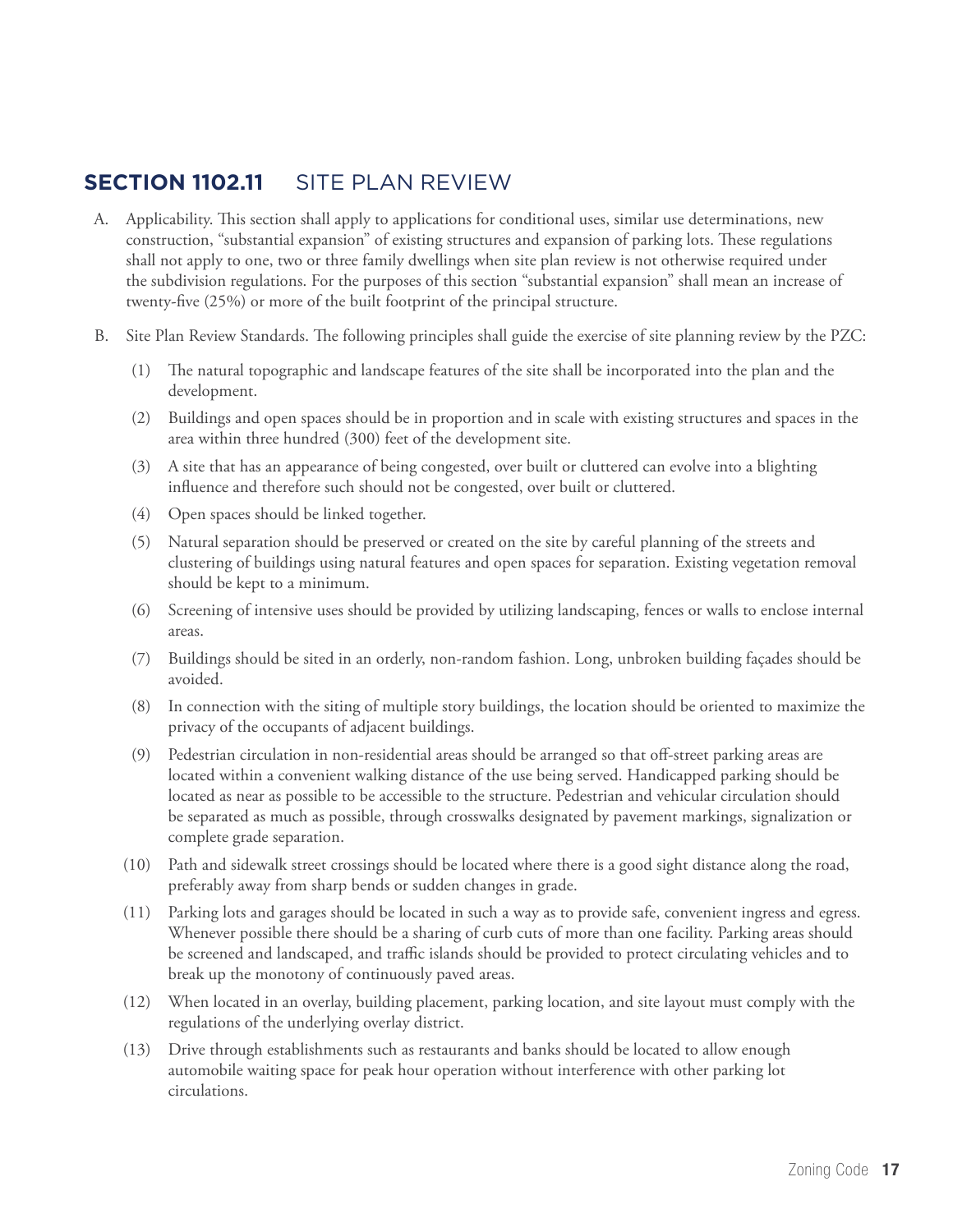#### 02 | Administration and Procedures

- C. Modification to Approved Site Plan. The Zoning Administrator may approve a minor modification to any previously approved site plan with notice to the PZC of such minor modification. For the purposes of this subsection "minor modification" shall mean any modification that is in substantial agreement with the PZC's prior approval of the site plan. Such minor modification shall require a Non-Residential Zoning Certificate. If the Zoning Administrator determines that a proposed modification is not a "minor modification" then such modification shall be heard by the PZC in accordance with the standards for an application for initial site plan approval. Notwithstanding anything to the contrary contained herein, the Zoning Administrator may refer any application for a modification to the PZC for review. For the purposes of this subsection (C) "substantial agreement" shall mean any modification that proposes to alter a dimensional standard by ten percent (10%) or less from the dimensional standard that was approved under the original site plan.
- D. Action by PZC. The PZC shall act upon all site plans within thirty-five (35) days after the receipt of the complete application from the Zoning Administrator. The PZC may approve, disapprove or approve with modifications the site plan as submitted. The PZC may extend the time for review with the consent of the applicant.

#### **Section 1102.12** CONDITIONAL USES

- A. Applicability. Reviews of applications for conditional uses shall be conducted by the PZC in accordance with the provisions set forth under this section. The intent of the procedure for authorizing a conditional use is to set forth the development standards and criteria for locating and developing conditional uses in harmony with the character of the surrounding area, conditions of development and with regard to appropriate laws.
- B. Conditional Uses Review Standards. Upon reviewing an application for a conditional use, the PZC shall consider whether the application provides adequate evidence that the proposed conditional use is consistent with the applicable conditions as set forth in Chapter 1104: Use Regulations and the following standards, as applicable to the subject property. Not all criteria may be applicable in each case, and each case shall be determined on its own facts.
	- (1) The proposed use shall be in harmony with the existing or intended character of the zone or district and nearby affected zones and districts and shall not change the essential character of the zones and districts;
	- (2) The proposed use shall not adversely affect the use of adjacent property;
	- (3) The proposed use shall not adversely affect the health, safety, morals, or welfare of persons residing or working in the neighborhood;
	- (4) The proposed use shall be served adequately by public facilities and services such as, but not limited to, roads, police and fire protection, storm water facilities, water, sanitary sewer and schools;
	- (5) The proposed use shall not impose a traffic impact upon the public right-of-way significantly different from that anticipated from permitted uses of the zone or district;
	- (6) The proposed use shall be in accord with the general and specific objectives, and the purpose and intent of this Zoning Code compatible with the guiding plan documents and ordinances of the City; and/or
	- (7) The proposed use shall be found to meet the definition and intent of a use specifically listed as a conditional use in the zone or district in which the subject property is situated.
- C. The City of Tallmadge shall be exempt from the conditional use provisions of this Code, however may, from time to time, utilize the application process.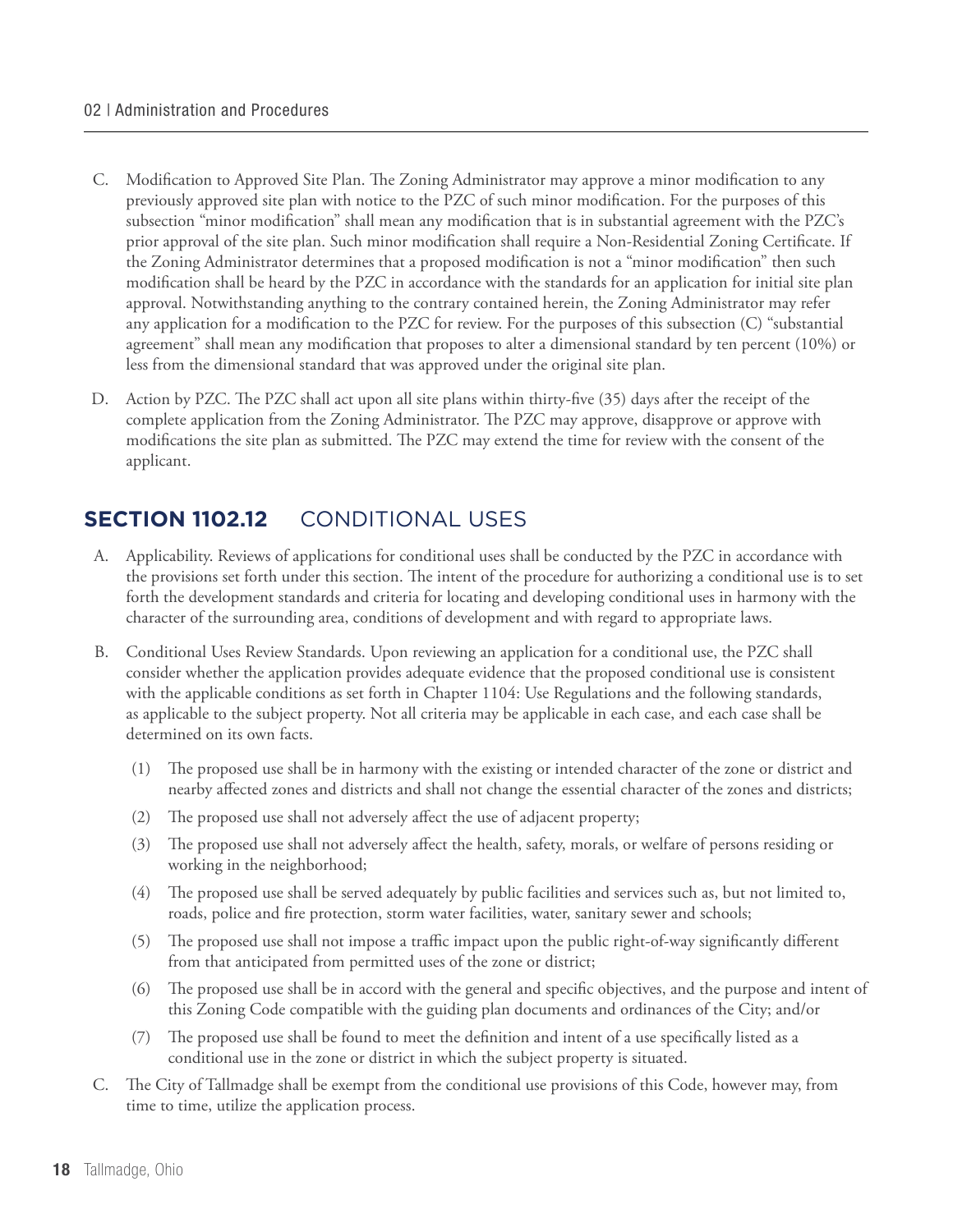- D. Application and Review Procedure
	- (1) STEP 1: Submittal of conditional use application to the Planning & Zoning Department
		- i. The applicant submits the application and fees with applicable documents as established by the Zoning Administrator.
	- (2) STEP 2: Staff Review and Transmission to the PZC
		- i. Upon determination that a conditional use application is complete, the Zoning Administrator shall distribute the application to all appropriate City departments and professional consultants for review and comment. Any comments or expert opinions shall be returned to the Zoning Administrator for transmission to the PZC.
		- ii. The Zoning Administrator shall report on the Agenda of the 1st meeting the filing of a request for the Conditional Use. If no other items are listed on the agenda for consideration, the agenda will be posted.
		- iii. The Zoning Administrator shall distribute the application and any reports prepared as part of Subsection i. above, at least three business days prior to the PZC's meeting where the application is to be reviewed.
		- iv. The Zoning Administrator shall make written notice of the public meeting before PZC by first class mail at least fourteen (14) days before the date of the meeting to all property owners located in the City within five hundred (500) feet in any direction of the property upon which the application has been filed.
		- v. Notice shall also be made by sign posting on the property indicating a conditional use request and website for information. Where a zoning change involves ten (10) or more parcels, a sign posting will be exempt.
	- (3) STEP 3: PZC Review and Recommendation
		- i. The PZC shall review the application and hold a public hearing in accordance with the procedures established in Section 1102.07. Within 65 days, PZC shall make a recommendation on the application to City Council:
			- (a) Approval of the conditional use,
			- (b) Approval of the conditional use subject to specific conditions not included in the plan as submitted, or
			- (c) Denial of the conditional use.
		- ii. If PZC fails to make a recommendation within the established timeframe, the application will move forward to STEP 4 with a recommendation of denial.
		- iii. In reviewing the application, the PZC shall at a minimum, consider the reports and opinions transmitted by the Zoning Administrator and the review criteria of this section.
		- iv. At least four (4) affirmative votes shall be required of PZC members to recommend changing any property zoned residential to commercial, industrial or conditional-use classification per the Charter.
		- v. All recommendations shall also be forwarded to the applicant, as applicable.
		- vi. City Council shall be forwarded the recommendations from PZC. Such recommendations may be modified by the Director of Law as to grammar and form but not as to substance.
		- vii. The PZC shall also have the authority to review and grant the minor modification of a use or site plan of an approved conditional use.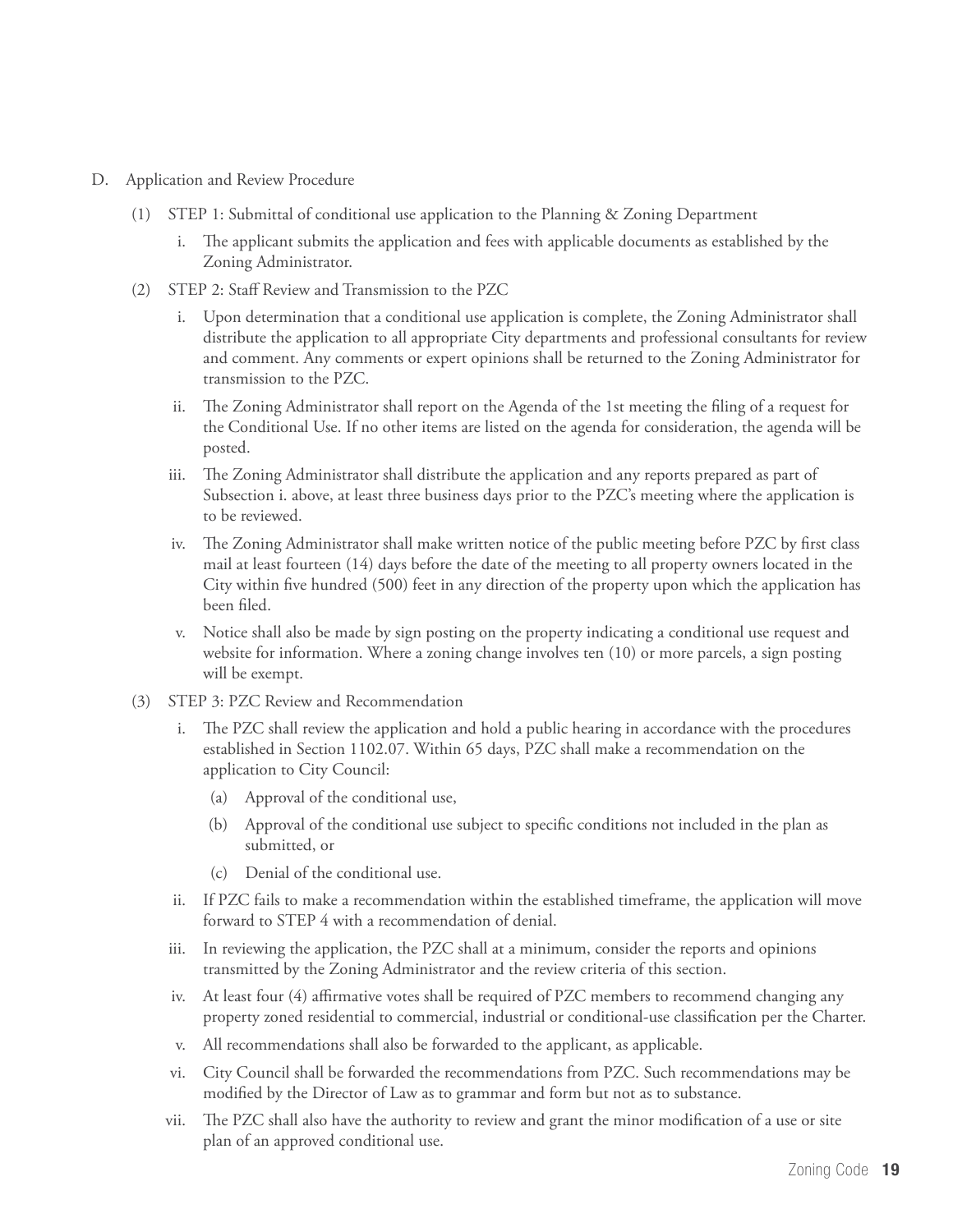- (4) STEP 4: City Council Review and Decision
	- i. Council, within forty-five (45) days of its receipt of the recommendation of the PZC shall approve, deny, modify, or approve with conditions the application.
	- ii. If Council action is in accordance with the recommendation of the PZC, a majority vote of Council is needed for enactment.
	- iii. If Council substantially departs from, substantially alters, or differs from the recommendation of the PZC, no such ordinance, measure or resolution shall take effect unless approved and passed by five (5) votes of the membership of the Council.
- (5) STEP 5: Zoning Certificates and Building Permits
	- i. Following the approval of the conditional use, the applicant may proceed with the zoning certificate and building permit process, consistent with this code and approval as granted, including any conditions and modifications made by the PZC.
	- ii. All construction and development under any building permit shall be in accordance with this code and any related approved Site Plan/Final Development Plan, except as may be permitted in Section 1102.14 E Compliance and Modifications of Approved Plans. Any unauthorized departure from such plan shall be cause for revocation of the zoning certificate.

#### **Section 1102.13** SIMILAR USE DETERMINATION

- A. Applicability. When an application for a zoning certificate is submitted for a use which, in the opinion of the Zoning Administrator, is not listed as a permitted use or a conditional use in any district or zone, then the Zoning Administrator shall refuse to issue a zoning certificate, and the applicant may thereafter resubmit an application for a similar use determination to the Zoning Administrator to be heard by the PZC.
- B. Similar Use Determination Review Standards. In addition to the other regulations and standards applicable to conditional use permits, the following standards shall be considered by the PZC when making a determination that a use is substantially similar to a permitted or a conditionally permitted use within a specific district:
	- (1) The nature, predominant characteristics and intensity of the proposed uses in relation to those uses specified by this Code as being permitted, or in the case of a conditional use conditionally permitted, in that district.
	- (2) The size, dimensional requirements, parking requirements, traffic generation potential and other regulatory considerations normally associated with uses as specified in this Code.
- C. When a proposed land use is not explicitly listed in Table 1104.05, the Zoning Administrator shall determine whether it is reasonably included in the definition of a listed use, or that the proposed use meets the following criteria to the extent that it should be treated as a permitted or conditional use in the district.
	- (1) The use is not specifically listed in any other zoning district.
	- (2) The use is generally consistent with the intent of the zoning district and this chapter.
	- (3) The use will not materially impair the present or potential use of other properties within the same district or bordering districts.
	- (4) The use has no greater potential impact on surrounding properties than those listed in the district in terms of aesthetics, traffic generated, noise, potential nuisances and other impacts related to health, safety and welfare.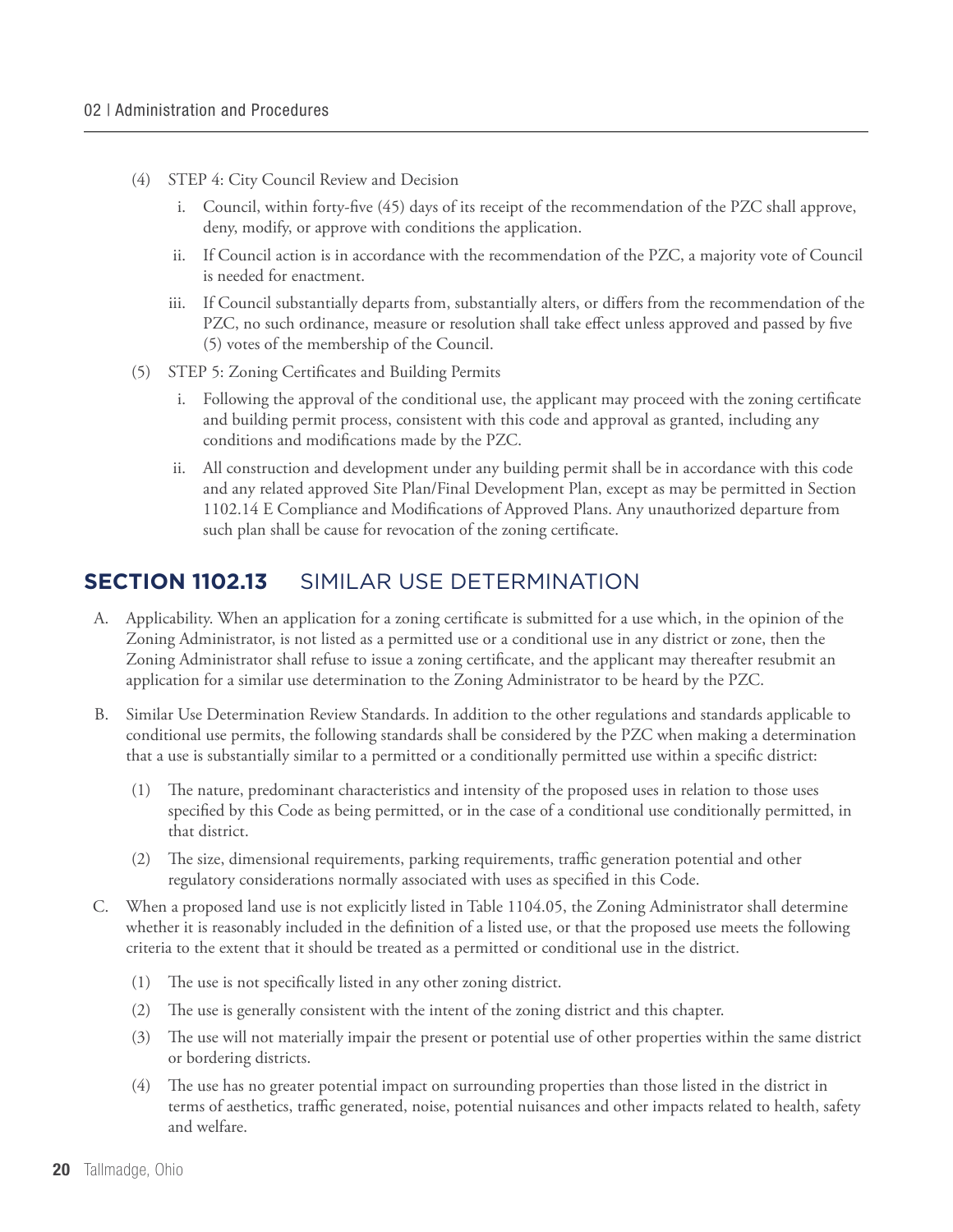- (5) The use will not adversely affect the relevant elements of the Comprehensive Plan.
- D. The Zoning Administrator's written determination shall be provided to the applicant and may be appealed to the PZC. If the Zoning Administrator determines that it is a similar permitted use, a Zoning Certificate can be issued, and it shall be reported to the PZC. If the Zoning Administrator determines that it is a similar conditional use, it shall be pursued as a Conditional Use per Section 1102.11.
- E. Hearing Procedures. Any appeal for an application for a similar use determination shall be heard by the PZC in accordance with the procedures applicable to an application for a conditional use.

#### **SECTION 1102.14 7 ONING MAP AMENDMENTS**

- A. Applicability of a Rezoning
	- (1) Amendments to the Zoning Map may be initiated in one of the following ways:
		- i. By adoption of a motion by PZC;
		- ii. By adoption of a motion by Council for PZC recommendation;
		- iii. By application with consent of the property owner of record.
	- (2) The Zoning Administrator shall review the application for completion and forward the complete application to the Clerk of Council.
- B. Amendment to Zoning Map Review Standards
	- (1) The PZC and City Council shall consider whether the application provides adequate evidence that the proposed district change is consistent with the applicable standards as listed. Not all criteria may be applicable in each case, and each case shall be determined on its own facts.
		- i. The proposed amendment is consistent with the adopted City plans, and the stated purposes of this code;
		- ii. The proposed amendment is necessary or desirable because of changing conditions, new planning concepts, or other social or economic conditions;
		- iii. The proposed amendment will promote the public health, safety, and general welfare;
		- iv. The uses that would be permitted on the property if it were reclassified would be compatible with the uses permitted on other property in the immediate vicinity;
		- v. The proposed amendment follows lot lines or the centerlines of streets, railroads, or other rights-ofway;
		- vi. Adequate utility, sewer, and water facilities, and all other needed public services exist or can be provided to serve the uses that would be permitted on a property if it were reclassified;
		- vii. The proposed amendment is not likely to result in significant adverse impacts upon the natural environment, including air, water, noise, storm water management, wildlife, and vegetation, or such impacts will be substantially mitigated;
		- viii. The proposed amendment will not constitute an instance where special treatment is given to a particular property or property owner that would not be applicable to a similar property, under the same circumstances;
		- ix. The proposed amendment is not likely to result in significant adverse impacts upon other property in the vicinity of the subject tract;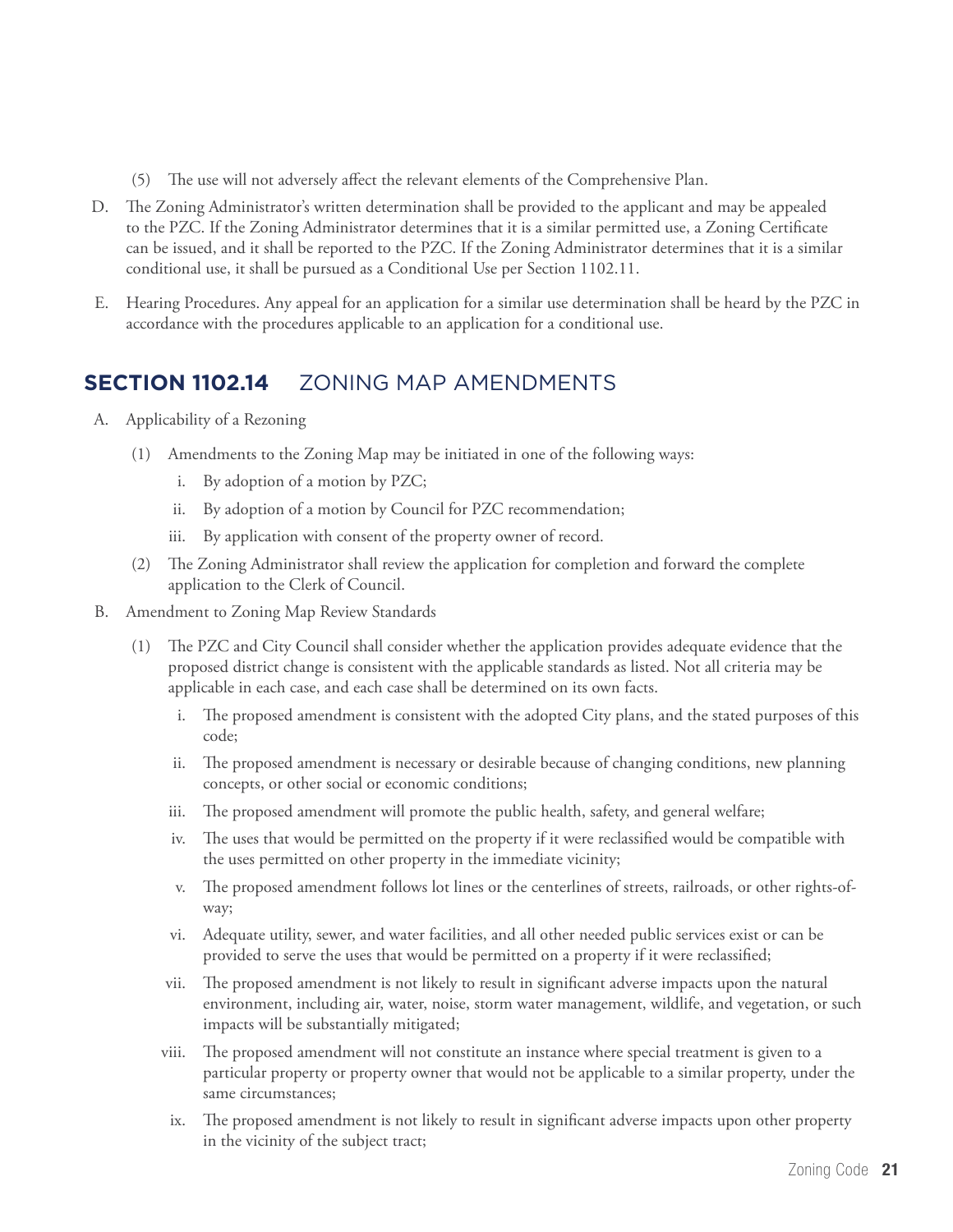- x. The proposed amendment would correct an error in the application of this Planning and Zoning Code as applied to the subject property; and
- xi. The General Development Plan meets the standards set forth in the application as determined by the Zoning Administrator.
- (2) The PZC shall not recommend the adoption of a proposed amendment unless it finds that the adoption of such an amendment is in the public interest and not solely for the interest of the applicant.
- C. General Development Plan Review Standards
	- (1) PZC and Council shall only approve a General or Final Development Plan when it is determined to be in compliance with the following criteria:
		- i. Each part of the development can exist as an independent unit capable of creating an environment of sustained desirability and stability or that adequate assurance will be provided that such objective will be attained.
		- ii. The existing and proposed streets and thoroughfares are suitable and adequate to carry anticipated traffic; the project will not generate traffic in such amounts as to overload the street network outside the District; and adequate traffic control measures (i.e. turning lanes and/or signals/signs) are provided at the intersection of the project's entry roads with the existing public street. Traffic control measures may include the reservation of land for future road widening adjacent to existing public rights-of-way.
		- iii. The development will result in a harmonious grouping of buildings so that the area surrounding said development can be developed in a manner that is substantially compatible with the proposed development.
		- iv. Maximum possible privacy for adjacent residential properties shall be provided through good design and use of proper landscaping according to the Chapter.
		- v. Adequate provisions are made in the final covenants and restrictions relating to the use and development of accessory buildings and structures (fences, pools, play equipment, etc.) associated with individual dwelling units; and
		- vi. On-site circulation shall be designed to provide for adequate fire and police protection, and safe and efficient pedestrian and vehicular circulation.
		- vii. The proposed development complies with all other applicable provisions of this Chapter and any other applicable standards as set forth by the Zoning Administrator.
- D. Amendment to Zoning Map Review Procedures
	- (1) To achieve conformance with the standards listed above, a review process has been established that combines the request for a zoning amendment with a concurrent development plan review. Therefore:
		- i. Each approved application shall be considered a separate and unique zoning district wherein a General Development Plan, including associated text, depicting the specific development standards and development commitments, is adopted simultaneously with the adoption of the zoning map amendment.
		- ii. The General Development Plan adopted at the time of rezoning shall be prepared in accordance with the provisions and shall take precedence over any conflicting regulations contained in the Zoning Code.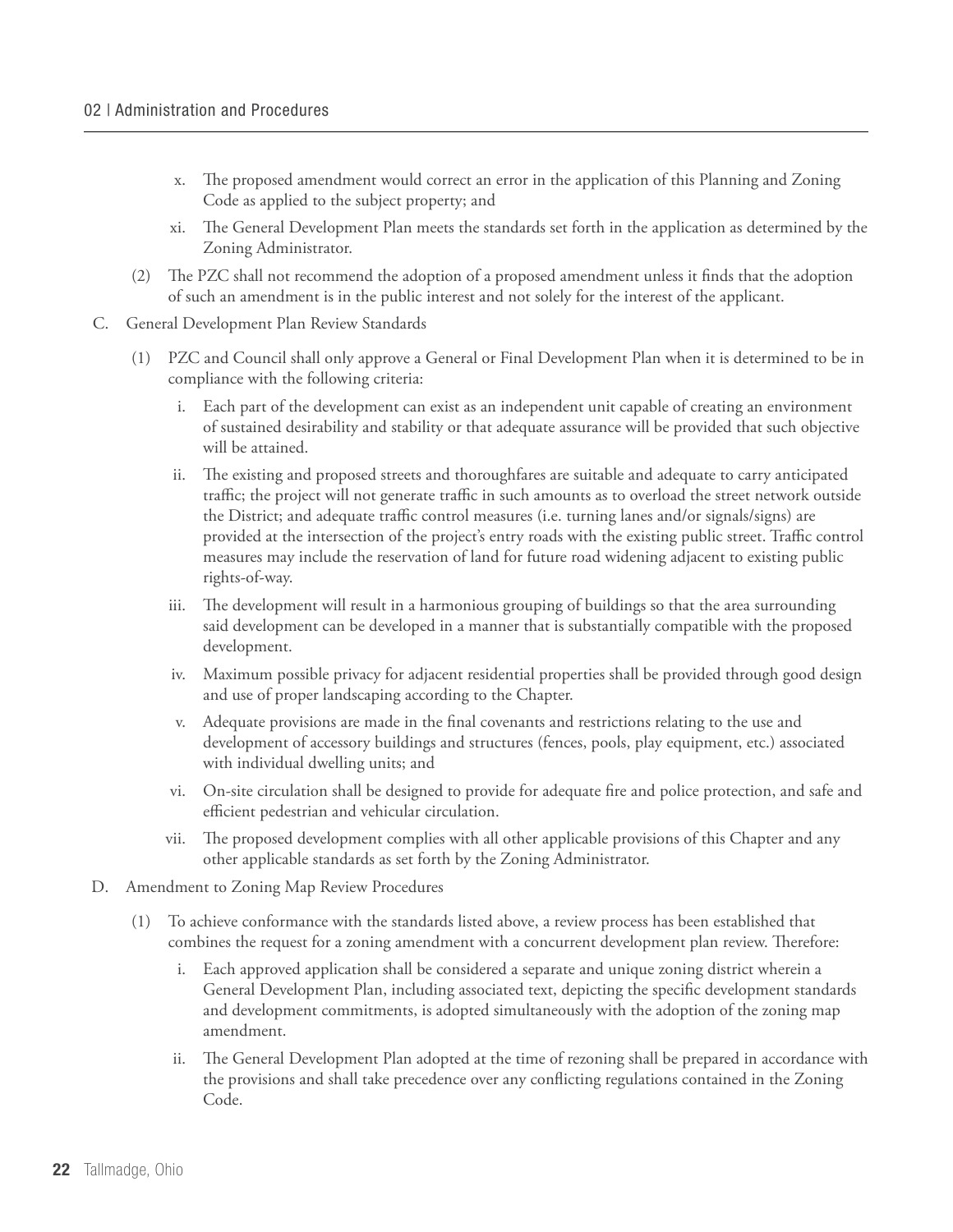- iii. A preliminary subdivision plat or a site plan, whichever is applicable, may be reviewed simultaneously with a General Development Plan. In cases of a major subdivision, the final subdivision plat may be reviewed simultaneously with a Final Development Plan. All subdivision plats shall be reviewed and approved according to Section 1110.03 Major Subdivision.
- (2) Ownership. The application shall be an integrated, unified development project and the entire project area shall be in single ownership or joint ownership and/or control at the time the application is made for the District designation so that all property owners are applicants. Any transfer of ownership for any portion of the land within the development resulting in ownership by two or more parties, after an application has been filed, shall not alter the applicability of the regulations contained herein. A General Development Plan approved in accordance with these regulations shall be binding upon the owners, their successors, and assigns.
- (3) Application and Review Procedure
	- i. STEP 1: Pre-application meeting with concept plan.
		- (a) The applicant shall meet with the Zoning Administrator and appropriate staff for review of a concept plan prior to submitting an application for a zoning amendment.
		- (b) The concept plan is intended to outline the basic scope, character and nature of a proposed project. The review is to provide input in the formative stages of design.
	- ii. STEP 2: (optional) Concept discussion with PZC
		- (a) The applicant may request review and feedback from PZC prior to preparing a General Development Plan.
		- (b) No discussions, opinions, or suggestions provided on any aspect of the concept plan shall bind the applicant, or the city, or be relied upon by the applicant to indicate subsequent approval or disapproval by the city.
	- iii. STEP 3: Submittal of Amendment to Zoning Map to the Planning & Zoning Department
		- The applicant submits the application and fees with applicable documents. Applicable documents must at the least include the General Development Plan based on the content established by the Zoning Administrator
		- (b) As determined by the Zoning Administrator, plans including but not limited to a Preliminary Plat/Site Plan may be submitted and reviewed concurrently with General Development Plan.
			- 1) If no such Preliminary Plat/Site Plan is submitted simultaneously, a separate filing for these is required prior to installation of the Development Plan.
			- 2) The Preliminary Plat/Site Plan must be in conformance with the General Development Plan.
	- iv. STEP 4: Staff Review and Transmission to the PZC
		- (a) Upon determination that a zoning map amendment application is complete, the Zoning Administrator shall distribute the application to all appropriate City departments and professional consultants for review and comment. Any comments or expert opinions shall be returned to the Zoning Administrator for transmission to the PZC.
		- (b) The Zoning Administrator shall report on the Agenda of the 1st meeting the filing of a request for the amendment. If no other items are listed on the agenda for consideration, the agenda will be posted.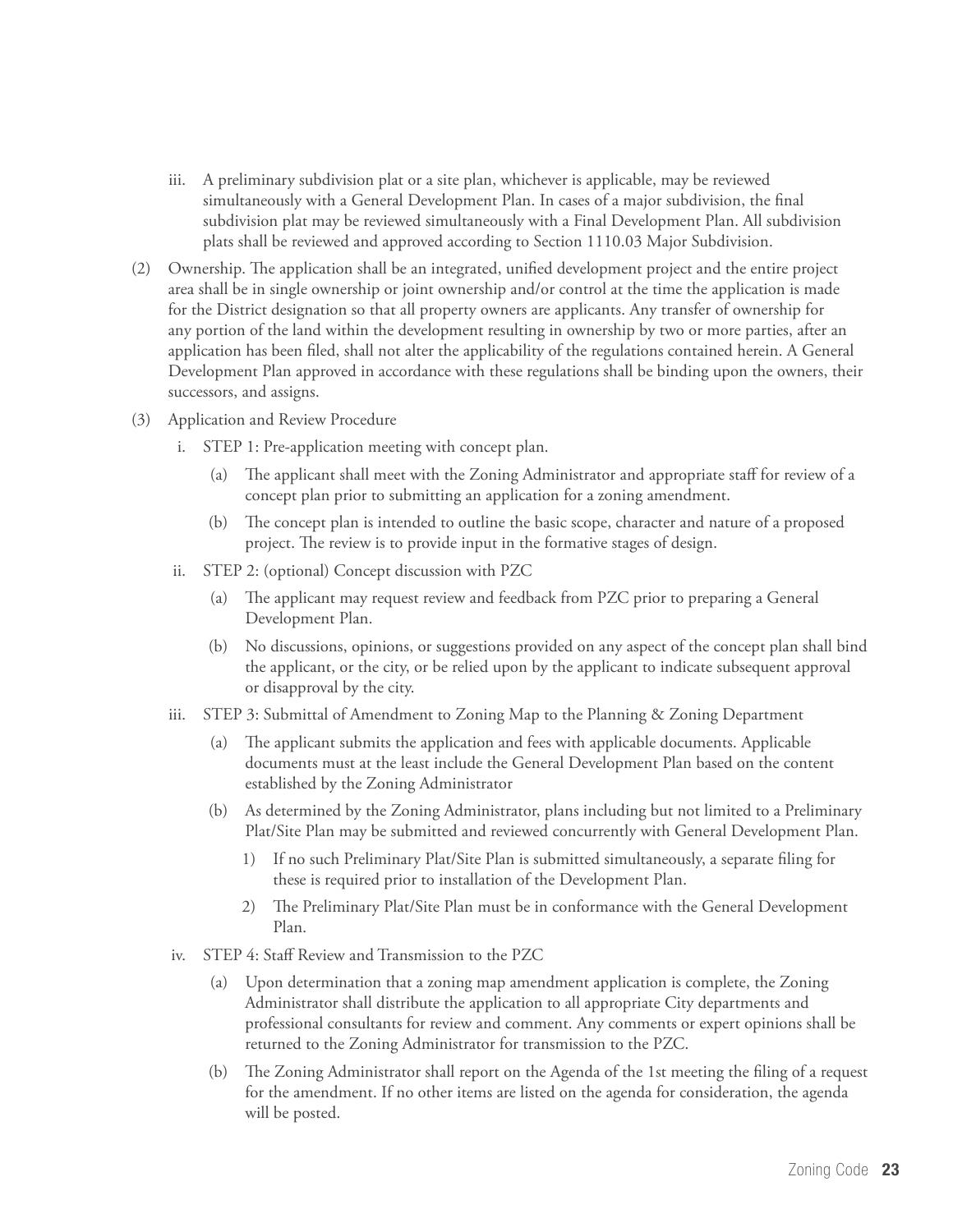- (c) The Zoning Administrator shall distribute the application and any reports prepared as part of Subsection b. above, at least three business days prior to the PZC's meeting where the application is to be reviewed.
- (d) The Zoning Administrator shall make written notice of the public meeting before PZC by first class mail at least fourteen (14) days before the date of the meeting to all property owners located in the City within five hundred (500) feet in any direction of the property upon which the application has been filed.
- (e) Notice shall also be made by sign posting on the property indicating a zoning change request and website for information. Where a zoning change involves ten (10) or more parcels, a sign posting will be exempt.
- v. STEP 5: PZC Review and Recommendation
	- (a) Within 65 days, PZC shall make a recommendation on the application to City Council:
		- 1) Adoption of the zoning map amendment in conjunction with the approval of the General Development Plan,
		- 2) Adoption of the zoning map amendment in conjunction with the approval of the General Development Plan subject to specific conditions not included in the plan as submitted, or
		- 3) Denial of the General Development Plan. A denial of the General Development Plan also constitutes a recommendation to City Council to deny the Zoning Amendment.
	- (b) The PZC may, in its recommendation to City Council, require that the Final Development Plan be submitted in phases corresponding to different units or elements of the development. It may do so only upon evidence assuring completion of the entire development in accordance with the General Development Plan and phased development schedule.
	- (c) If PZC fails to make a recommendation within the established timeframe, the application will move forward to STEP 6 with a recommendation of denial.
	- (d) In reviewing the application, the PZC shall at a minimum, consider the reports and opinions transmitted by the Zoning Administrator and the review criteria of this section.
	- (e) At least four (4) affirmative votes shall be required of PZC members to recommend changing any property zoned residential to commercial, industrial or conditional-use classification per the Charter.
	- (f) All recommendations shall also be forwarded to the applicant, as applicable.
	- (g) City Council shall be forwarded the recommendations from PZC. Such recommendations may be modified by the Director of Law as to grammar and form but not as to substance.
- vi. STEP 6: City Council Review and Decision
	- (a) Within 45 days after the PZC makes a recommendation (STEP 5), the application shall be placed on City Council's agenda and City Council shall set a time for a public hearing on the proposed amendment.
	- (b) Notification of the public hearing shall be provided in accordance with Section 1102.14 D.3.iv.d.
	- (c) City Council shall hold a public hearing regarding zoning map amendment application.
	- (d) In reviewing the application, City Council shall at a minimum, consider the reports and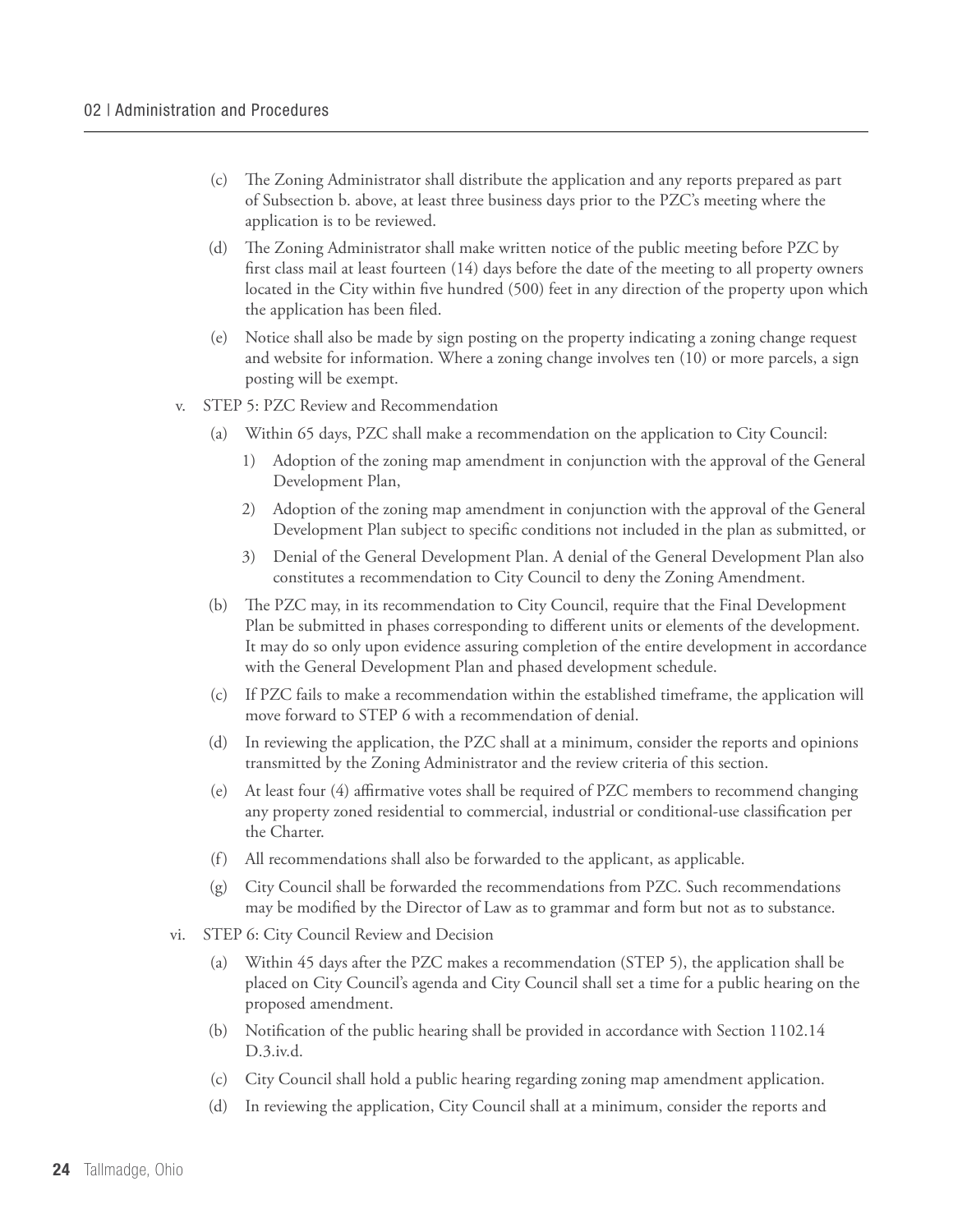opinions transmitted by the Zoning Administrator, the recommendation from PZC, and the review criteria of this section.

- (e) City Council shall adopt, adopt with some modification, or deny the recommendation of the PZC with the concurrence of a simple majority of City Council.
- (f) When the recommendations of PZC are overturned, at least five (5) affirmative votes are required from City Council.
- (g) If a proposed amendment is not adopted by City Council within 120 days after City Council's first meeting following PZC's recommendation, such proposed amendment shall be deemed to have been defeated and denied and shall not thereafter be passed without a resubmission of an application.
- (h) The effective date of any amendment shall be 30 days following final action by City Council unless subject to a referendum in accordance with the Ohio Revised Code.
- (i) Significance of approved Zoning Map Amendment with General Development Plan shall:
	- 1) Establish the development framework for the project, including where applicable, the general location of open space, development areas, densities, unit types, recreational facilities, and street alignments.
	- 2) Be the basis for the application to proceed with detailed planning, a preliminary plat/ site plan and engineering in reliance on the approved General Development Plan, if applicable.
	- 3) Provide the basis for the PZC and City Council to consider and approve amendments to the General Development Plan when it is determined that the proposed amendment is equal to or better than the approved General Development Plan. An amendment to General Development Plan shall be reviewed pursuant to STEP 5 above.
	- 4) Authorize the applicant to apply for all other required regulatory approvals for the project or subsequent phases thereof.
- (j) Limitations of approval
	- 1) Within two years after the approval of the General Development Plan, the applicant shall file an application for review of the Final Development Plan for the entire development. PZC may authorize an extension of one year for just cause.
	- 2) If more than two years pass from the date of approval of the General Development Plan without submission of the Final Development Plan or an extension thereof, the General Development Plan shall be deemed expired and the applicant must resubmit such plan. After the General Development Plan has expired, the zoning designation shall revert to the previously applied zoning district. After the expiration of the General Development Plan, the City may also seek to rezone the property to another zoning district.
- vii. STEP 7: (If applicable) Submittal of Final Development Plan for PZC approval Where a Zoning Map Amendment involves a rezoning to a PRD or Overlay District, a Final Development Plan is to be submitted prior to receiving a Zoning Certificate.
	- (a) The applicant submits the application and fees with applicable documents. Within five (5) business days of receiving the application, the Zoning Administrator shall review the application to determine that the application is complete with required content as established by the Zoning Administrator. If the application is deemed complete and the application fee paid, the Zoning Administrator shall officially accept the application on that date.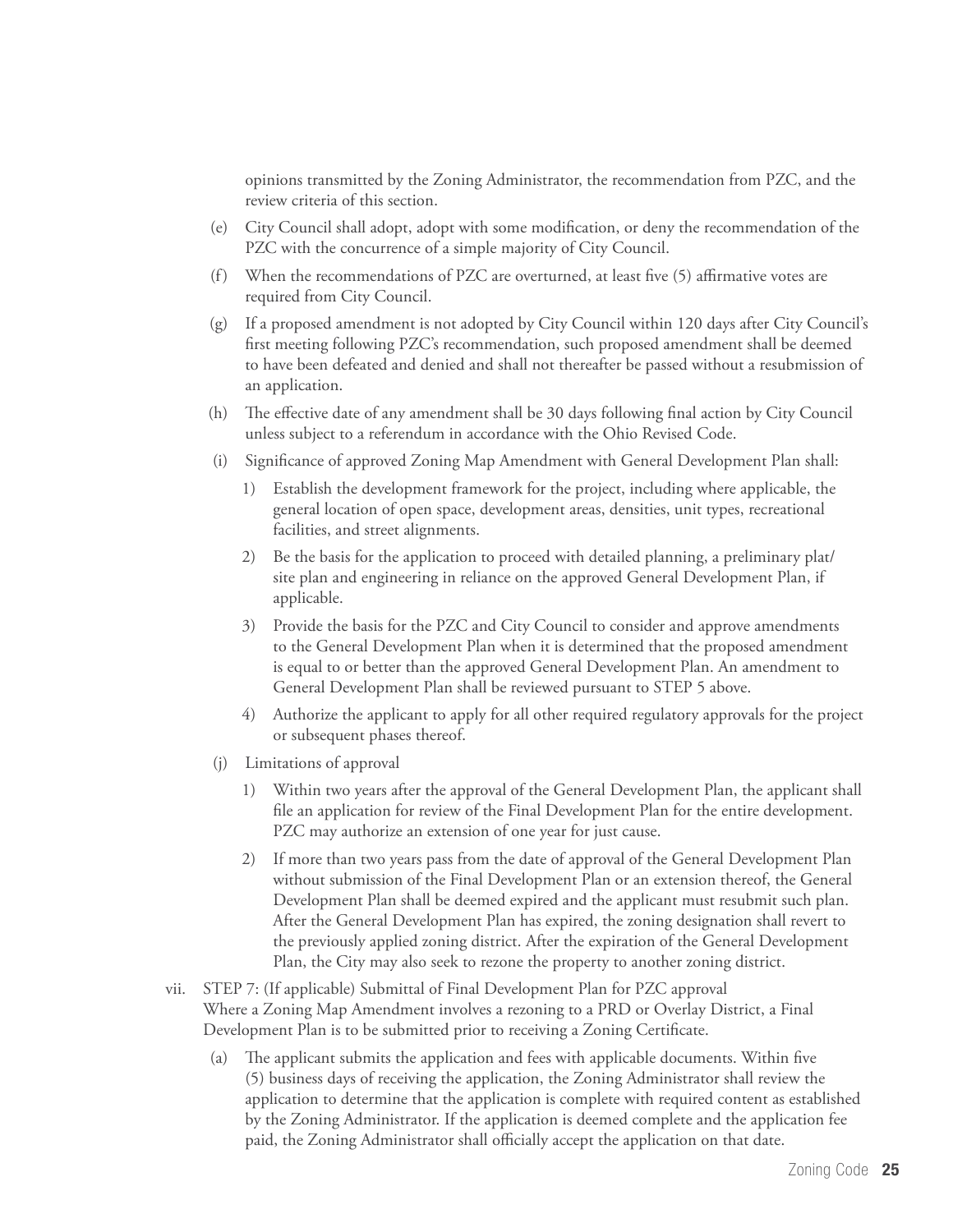- (b) The Zoning Administrator and/or PZC may refer the application to other City officials, and/ or private consultants for their review. All costs incurred for private consultants shall be paid by the applicant. Comments from the other City officials and/or private consultants shall be returned to the Zoning Administrator not later than ten (10) days prior to the next scheduled meeting for consideration of the application on the agenda of PZC.
- (c) The PZC will review the Final Development Plan to determine whether it conforms to all substantial respects to the previously approved General Development Plan and to all other applicable standards of this code.
- viii. STEP 8: PZC action
	- (a) PZC shall review the Final Development Plan and any other material related to the plan and shall:
		- 1) Approve the Final Development Plan,
		- 2) Approve the Final Development Plan subject to specific conditions not included in the plan as submitted, or
		- 3) or Deny the Final Development Plan. Reasons for the denial of the Final Development Plan shall be clearly stated in the minutes and conveyed to the applicant in writing.
	- (b) Significance of approved plan:
		- 1) Approval of the Final Development Plan solidifies the rezoning from the underlying zoning to the new zoning district. Furthermore, it allows the developer to proceed with improvement plans preparation and in the case of a major subdivision, final plat as per Chapter 1110 Development Standards.
	- (c) In the case of a major subdivision, the applicant shall be required to record a final subdivision plat within one year of the Final Development Plan approval, unless an alternative schedule is approved by PZC, or the Final Development Plan shall be deemed expired and the applicant shall be required to submit a new General Development Plan and Final Development Plan in accordance with this chapter. After the Final Development Plan has expired, the R6, PRD, or Overlay District zoning designation shall remain in place but no development shall be authorized unless the property owner, or authorized agent, submits a new General Development Plan for review pursuant to this chapter, or submits an application for a zoning map amendment to another zoning district. After the expiration of the General Development Plan, the City may also seek to rezone the property to another zoning district.
	- (d) Time Limit for Review. Failure of PZC to act within ninety (90) days from the date the application first appears on the agenda of the PZC, or an extended period as may be agreed upon, may, at the election of the applicant, be deemed a denial of the Final Development Plan.
- ix. STEP 9: Zoning Certificates and Building Permits
	- Following the approval of the Site Plan or Final Development Plan, and recording of the final subdivision plat if applicable, the applicant may proceed with the zoning certificate and building permit process, consistent with this code and approval as granted, including any conditions and modifications made by the PZC.
	- (b) All construction and development under any building permit shall be in accordance with the approved Site Plan/Final Development Plan, except as may be permitted in Section 1102.14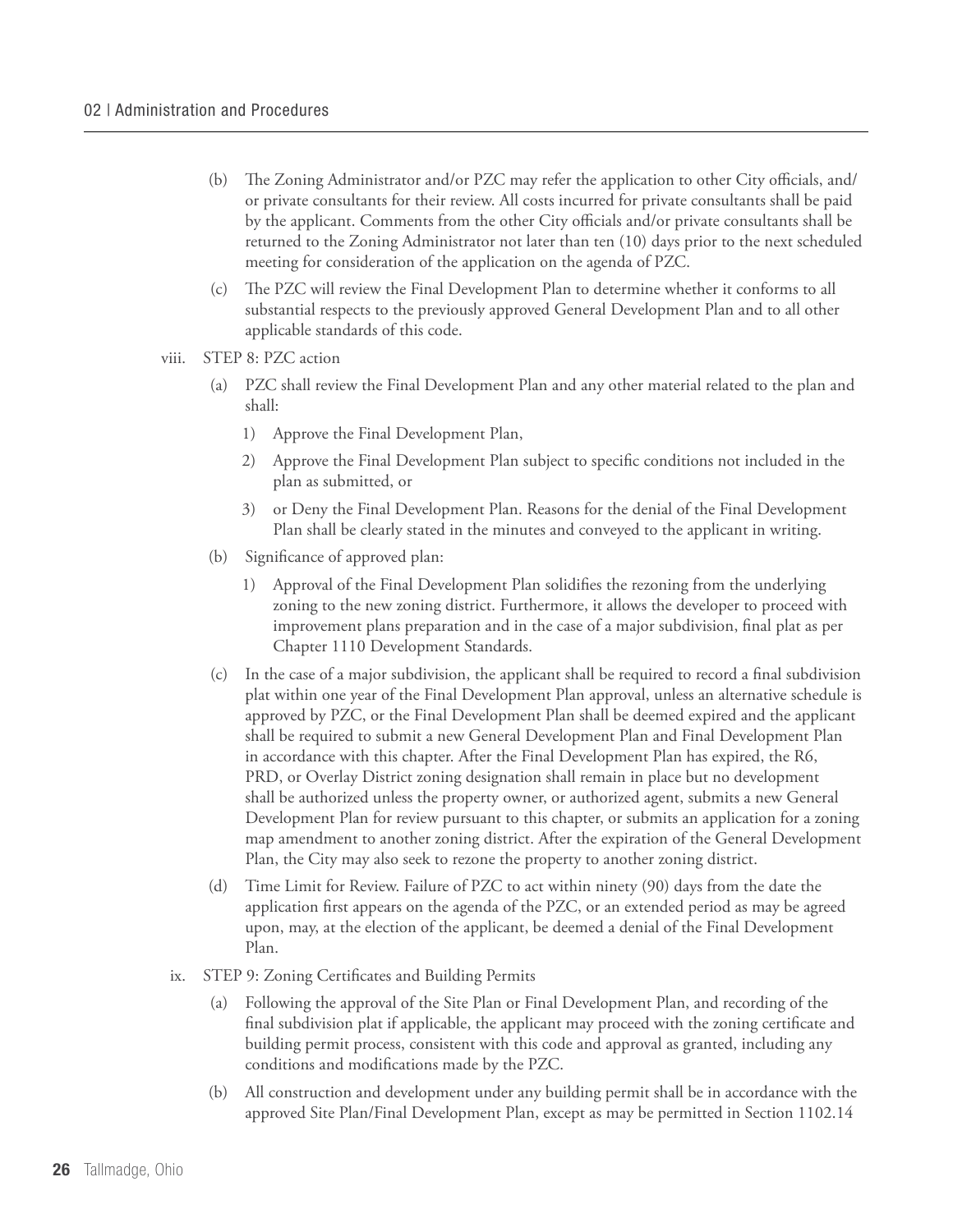E Compliance and Modifications of Approved Plans. Any unauthorized departure from such plan shall be cause for revocation of the zoning certificate.

- E. Compliance and Modifications of Approved Plans
	- (1) The development shall be constructed and completed in accordance with the approved Site Plan or Final Development Plan and all supporting data. The Site Plan/Final Development Plan and supporting data, together with all recorded amendments, shall be binding on the applicants, their successors, grantees and assignees, and shall limit and control the use of premises (including the internal use of buildings and structures) and the location of structures in the development as set forth therein.
	- (2) Where a modification is requested for a single lot after a Final Development Plan is approved, the modification shall be reviewed in accordance with Section 1102.10 Variances.
	- (3) Any request to change or otherwise modify the approved Site Plan/Final Development Plan as it applies to more than one property owner, shall be reviewed based on whether the change is considered major or minor, in accordance with this subsection.
		- i. Major Change
			- (a) Major changes to a development generally require the prior approval of the PZC and City Council. The Zoning Administrator shall have the authority to determine if a proposed change is a major change. Such changes include, but are not limited to:
				- 1) Expansion of the development project beyond the original tract coverage;
				- 2) Changes to the list of permitted uses or the areas designated for certain land uses unless the Zoning Administrator finds that such change is to a similar use, in which case it may be approved by the PZC;
				- 3) Removal or subtraction of land from the original tract coverage; and Proposed changes that will result in an increase in density or an aggregate increase of more than 10 percent in nonresidential square footage.
			- (b) Changes that require the approval of only PZC include, but are not limited to, the following:
				- 1) Changes in the site plan relative to the size and arrangement of buildings, the layout of streets or circulation patterns, the size, configuration and location of common open space, and changes in any approved elements of the development; and
				- 2) Amendments to the conditions that were attached to the original plan approval.
		- ii. Minor Changes
			- (a) Minor changes are those proposed by the developer/owner that do not disturb or affect the basic design and approved concept plan of the Site Plan/Final Development Plan and which are essentially technical in nature, as determined by the Zoning Administrator.
			- (b) Examples of minor changes include, but are not limited to, changes in the intensity of lighting, changes in the size and location of water and sewer lines within approved easements, minor changes to lot lines that do not adjust the overall density or number of lots, substitution of landscaping materials, and changes in the location and number of fire hydrants.
			- (c) The Zoning Administrator shall notify the PZC of all such approved minor changes.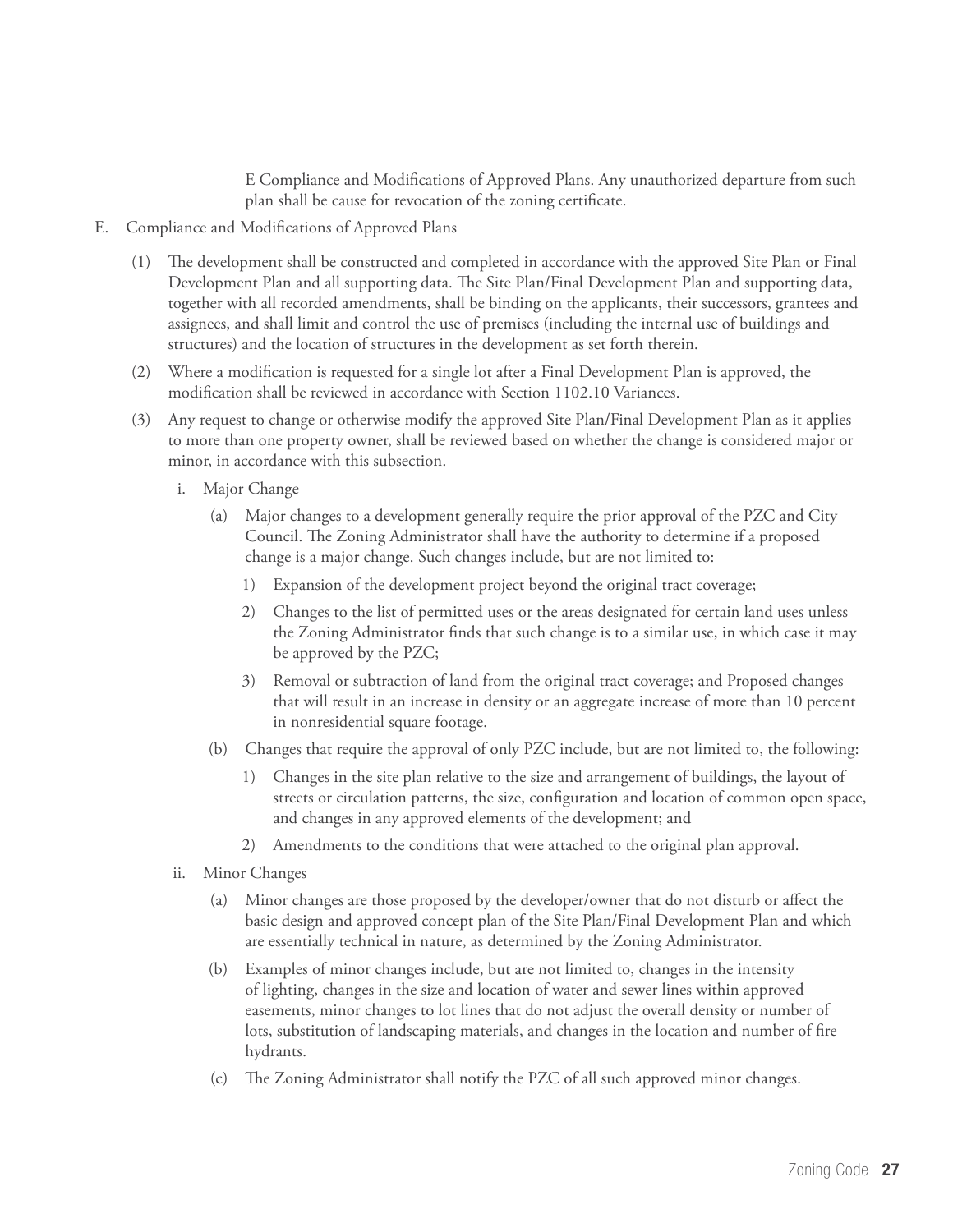#### **Section 1102.15** ZONING CODE TEXT AMENDMENTS

- A. Applicability of Zoning Code Text Amendments
	- (1) Amendments to the Zoning Code may be initiated in one of the following ways:
		- i. By adoption of a motion by PZC;
		- ii. By adoption of a motion by Council for PZC recommendation;
- B. Zoning Code Text Amendment Review Standards
	- (1) The PZC and City Council shall consider whether the application provides adequate evidence that the text amendment is consistent with the applicable standards as listed. Not all criteria may be applicable in each case, and each case shall be determined on its own facts.
		- i. The proposed amendment is consistent with the adopted City plans, and the stated purposes of this code;
		- ii. The proposed amendment is necessary or desirable because of changing conditions, new planning concepts or other social or economic conditions;
		- iii. The proposed amendment will promote the public health, safety and general welfare;
		- iv. The proposed amendment would correct an error in the application of this Zoning Code.
- C. Code Text Review Procedure:
	- (1) The review procedure for a code text shall be as established in this section.
		- i. STEP 1: Staff Review and Transmission to the PZC
			- (a) The Zoning Administrator shall report on the Agenda of the 1st meeting the filing of a request for the amendment. If no other items are listed on the agenda for consideration, the agenda will be posted.
			- (b) The Zoning Administrator shall distribute the request for amendment and any reports prepared as part of Subsection i. above, at least three business days prior to the PZC's meeting where the application is to be reviewed.
		- ii. STEP 2: PZC Review and Recommendation
			- (a) Within 65 days PZC shall review and determine a recommendation on the Zoning Code Amendment request.
			- (b) In reviewing the request, the PZC shall at a minimum, consider the reports and opinions transmitted by the Zoning Administrator and the review criteria of this section.
			- (c) In making its recommendation, PZC may recommend approval, approval with some modification, or denial of the request. If PZC fails to make a recommendation within the established timeframe, the request will move forward to STEP 3 with a recommendation of denial.
			- (d) City Council shall be forwarded the recommendations from PZC. Such recommendations may be modified by the Director of Law as to grammar and form but not as to substance.
		- iii. STEP 3: City Council Review and Decision
			- (a) Within 45 days after the PZC makes a recommendation (STEP 2), the request shall be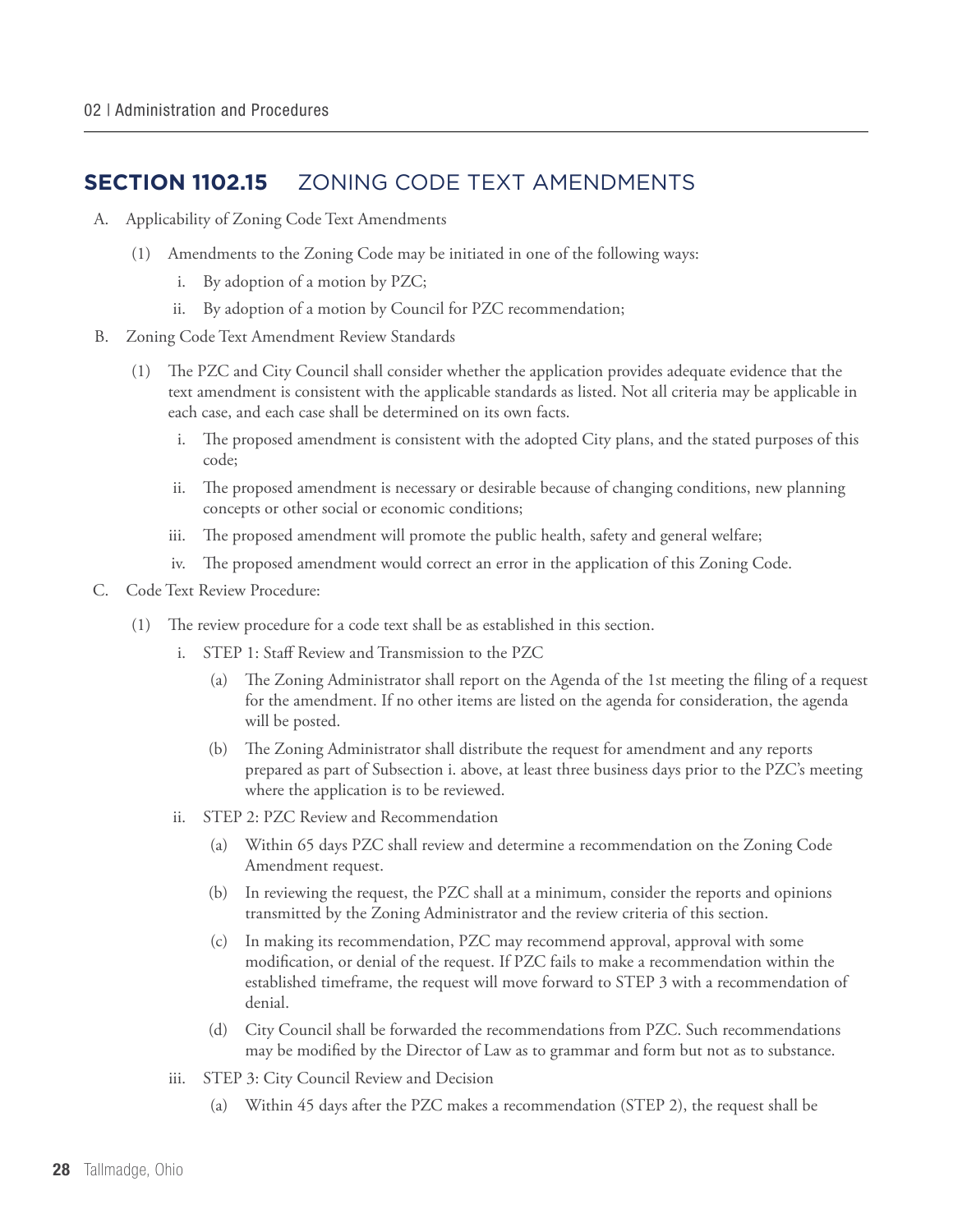placed on City Council's agenda and City Council shall set a time for a public hearing on the proposed amendment.

- (b) Notification of the public hearing shall be provided in accordance with Section 1102.14 D.3.iv.d
- (c) City Council shall hold a public hearing regarding the text amendment.
- (d) In reviewing the amendment, City Council shall at a minimum, consider the reports and opinions transmitted by the Zoning Administrator, the recommendation from PZC, and the review criteria of this section.
- (e) City Council shall adopt, adopt with some modification, or deny the recommendation of the PZC with the concurrence of a simple majority of City Council.
- (f) When the recommendations of PZC are overturned, at least five (5) affirmative votes are required from City Council.
- (g) If a proposed amendment is not adopted by City Council within 120 days after City Council's first meeting following PZC's recommendation, such proposed amendment shall be deemed to have been defeated and denied and shall not thereafter be passed without a resubmission of an application.
- (h) The effective date of any amendment shall be 30 days following final action by City Council unless subject to a referendum in accordance with the Ohio Revised Code.

#### **Section 1102.16** APPEALS

- A. Appeals Generally. Any person directly affected by a decision of the Zoning Administrator, a hearing officer, the PZC, or the THC shall have the right to appeal to the BZA, provided that a written application for appeal is filed within fourteen (14) days after the day the decision, notice or order was served. An application for appeal shall be based on a claim that the true intent of this code or the rules legally adopted thereunder have been incorrectly interpreted or the provisions of this code do not fully apply.
- B. Appeals with Respect to Conditional Use Applications. Notwithstanding anything to the contrary contained herein, the BZA shall not make a finding, decision or determination reversing the decision of the PZC of the City on a matter involving a conditional zoning permit unless the finding, decision or determination of the BZA is made with the concurrence of three-fourths of the members of the BZA. The BZA shall decide all such appeals within sixty-five (65) days after date of hearing except that such time may be extended by mutual consent.

#### **Section 1102.17** REASONABLE ACCOMMODATION EXCEPTION

A. Applicability. An applicant may request a reasonable accommodation in conjunction with any approval requested under this Code. Where an applicant makes such a request the following shall apply to the regulations set forth herein shall apply to such approval. For the purposes of this section, a request for a "Reasonable Accommodation Exception" shall mean a request to modify land use, zoning, and building regulations, policies, practices, or procedures in order to give people with disabilities an equal opportunity to use and enjoy a dwelling.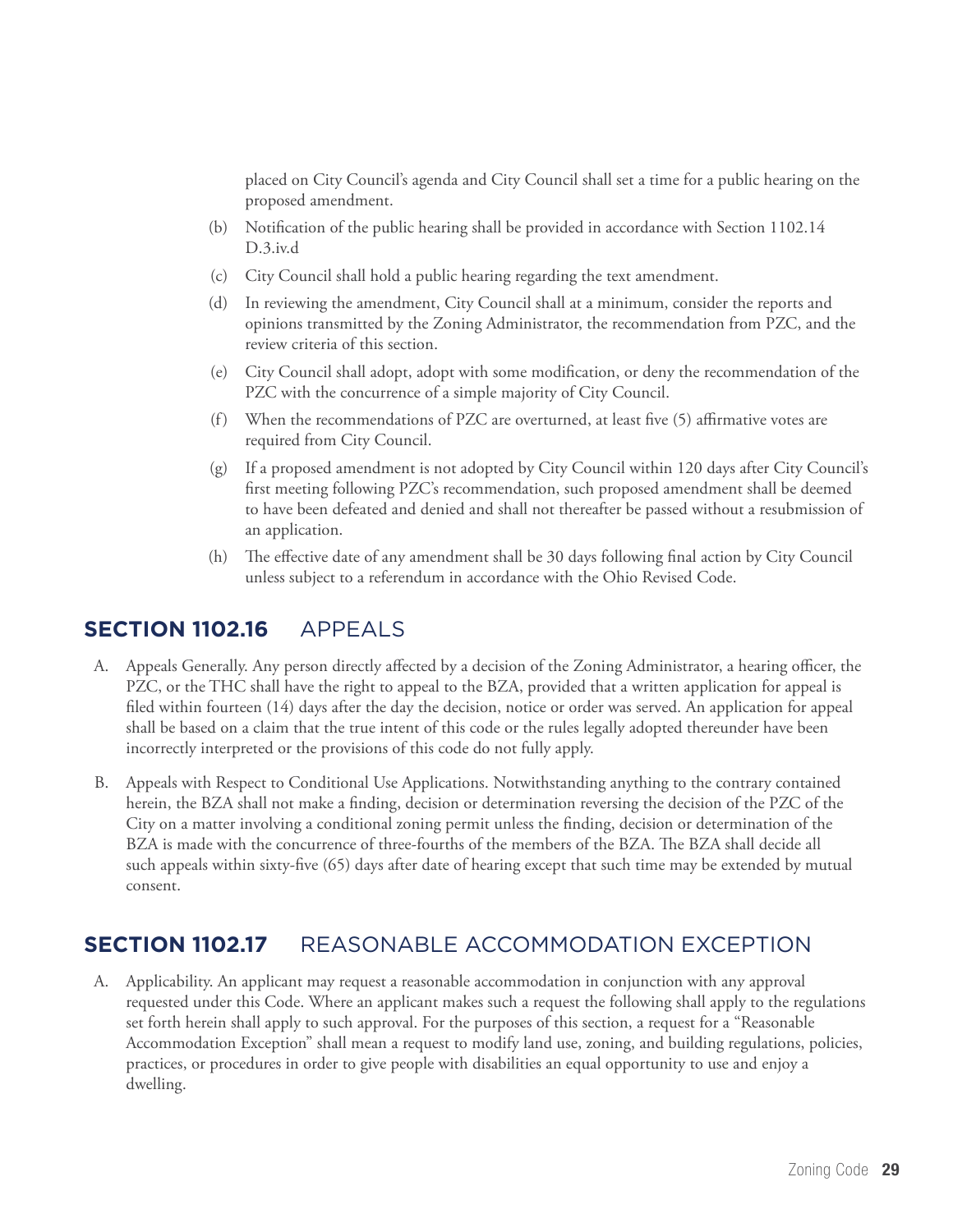- B. Request in Writing. A request for a Reasonable Accommodation Exception shall be made in writing using the Reasonable Accommodation Exception Form and submitted to the Zoning Administrator. Alternate forms of submission may be accepted at the discretion of the Zoning Administrator. Assistance with completing this form will be provided upon request.
- C. Administrative Review. Any person seeking a Reasonable Accommodation Exception has the option of having the exception reviewed by the Zoning Administrator in lieu of any review by an applicable reviewing body, including but not limited to the BZA, the Heritage Commission or the PZC. Upon an applicant's election to forgo review by the applicable reviewing body, the Zoning Administrator must notify the reviewing body of the number of Reasonable Accommodation requests made and approved on a monthly basis.
- D. Administrator shall issue a written determination of the request no later than thirty (30) days from the date the request is submitted. In determining a request for a Reasonable Accommodation Exception, the Zoning Administrator, in conjunction with the Director of Law, shall consider the following factors:
	- (1) the necessity of the accommodation to afford a person with a disability an equal opportunity to use and enjoy a dwelling;
	- (2) whether the requested accommodation requires fundamental alterations to zoning laws, rules, policies, practices, and procedures; and
	- (3) whether the requested accommodation imposes an undue financial or administrative burden on the city.
	- (4) Other factors may be considered if they are explicitly listed in the written determination.
- E. Authority of Zoning Administrator. The Zoning Administrator, in conducting review of a request for a reasonable accommodation exception, has the same power as the applicable reviewing body with respect to the underlying approval.
- F. Appeals. Any person who elects to have his or her case reviewed by this administrative review procedure, may, after receipt of the decision of the Zoning Administrator appeal the decision to the BZA for a formal hearing. This hearing must be conducted at the next regularly scheduled meeting of the BZA, unless the next meeting occurs seven (7) days or less after the receipt of the appeal of the Zoning Administrator's decision, in which case the appeal will be heard at the second next scheduled meeting of the BZA.

#### **Section 1102.18** VIOLATIONS AND REMEDIES

- A. Enforcement by the Zoning Administrator
	- (1) The Zoning Administrator is hereby designated as the enforcing officer of this code.
	- (2) The Zoning Administrator is hereby authorized to enforce as well as issue orders to prevent and stop violations of the provisions of this code.
	- (3) The Zoning Administrator may delegate enforcement responsibilities as permitted by the Director of Public Service.
- B. Violation. It shall be unlawful to:
	- (1) Fail or refuse to comply with an order issued by the Zoning Administrator;
	- (2) Use or occupy any land or place; build, erect, alter, remodel, restore or rebuild thereon any building or structure; permit any building or structure to remain on such land; or use, occupy, or operate such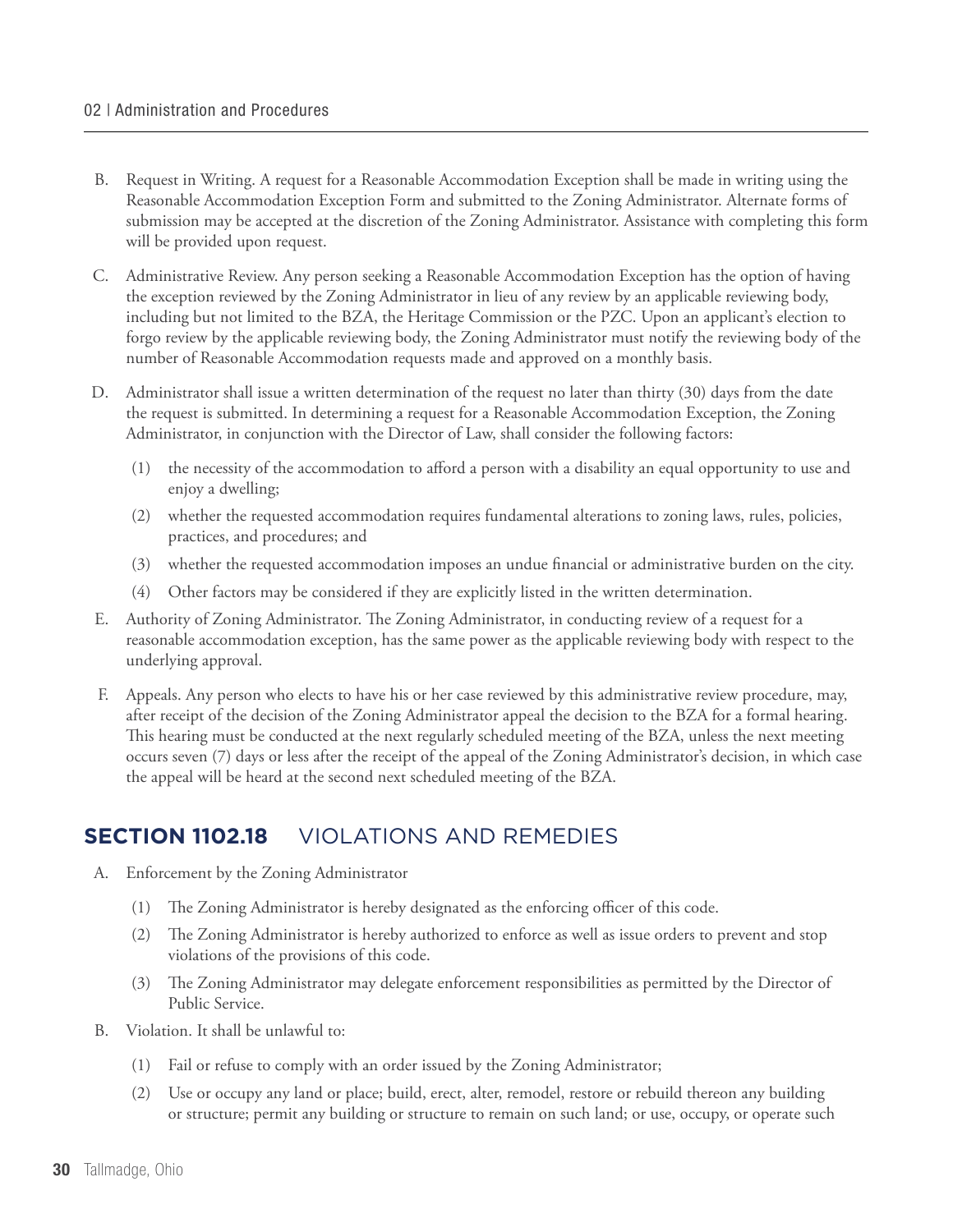building or structure, in any way or for any use or purpose which is not permitted by the provisions of this code;

- (3) Use or occupy any parcel of land; use or occupy a new building; or enlarge, substitute, or otherwise change the use, occupancy, or configuration of any land or building, without having received a zoning certificate, conditional use approval, certificate of zoning compliance or subdivision plat approval indicating compliance with the provisions of this code;
- (4) Violate or fail to perform any condition, stipulation or safeguard set forth in any certificate issued pursuant to this code, or continue to use or occupy the premises or building as previously authorized by such certificate beyond the duration limit therein stated;
- (5) Continue construction, renovation or improvements contrary to a stop work order or notice of violation;
- (6) Knowingly make any materially false statement of fact in an application to the Zoning Administrator for a zoning certificate, conditional use approval, certificate of zoning compliance, or subdivision plat approval or in the plans or specifications submitted to the Zoning Administrator in relation to such application;
- (7) Subdivide land in a manner contrary to the standards and regulations contained in this code; or
- (8) Sell land that has not been subdivided in accordance with the regulations in this code;
- (9) Each day's continuation of a violation of this section may be deemed a separate offense.
- C. Joint and Several Responsibility and Liability. Responsibility for violations of the Zoning Code is joint and several, and the city is not prohibited from taking action against a party where other persons may also be potentially responsible for the violation, nor is the city required to take action against all persons potentially responsible for a violation.
- D. Service of Notice. Service of warning notice of the violation and notice of civil offense shall be as follows:
	- (1) By personal delivery to the person or persons responsible, or by leaving the notice at the usual place of residence of the owner with a person of sixteen (16) years or older; or
	- (2) By Certified Mail, or first-class mail, addressed to the person or persons responsible at a last known address. Service shall be deemed complete when the fact of the mailing is entered of record, provided that the first-class mail envelope is not returned by the Postal Authorities with an endorsement showing failure of delivery; or
	- (3) By posting a copy of the notice form in a conspicuous place on the premises found in violation.
	- (4) For purposes of giving notice of violations, once the Zoning Administrator has given notice of a specific violation of this code, that notice shall be deemed sufficient for each subsequent same violation.
- E. Warning Notice of Violation. Whenever the Zoning Administrator determines that there is a violation of any provision of this Zoning Code, a warning notice of such violation shall be issued. Such notice shall:
	- (1) Be in writing;
	- (2) Identify the violation;
	- (3) Identify the date that the notice is issued;
	- (4) Include a statement of the reason or reasons why it is being issued and refer to the section of this Zoning Code being violated; and
	- (5) State the time by which the violation shall be corrected.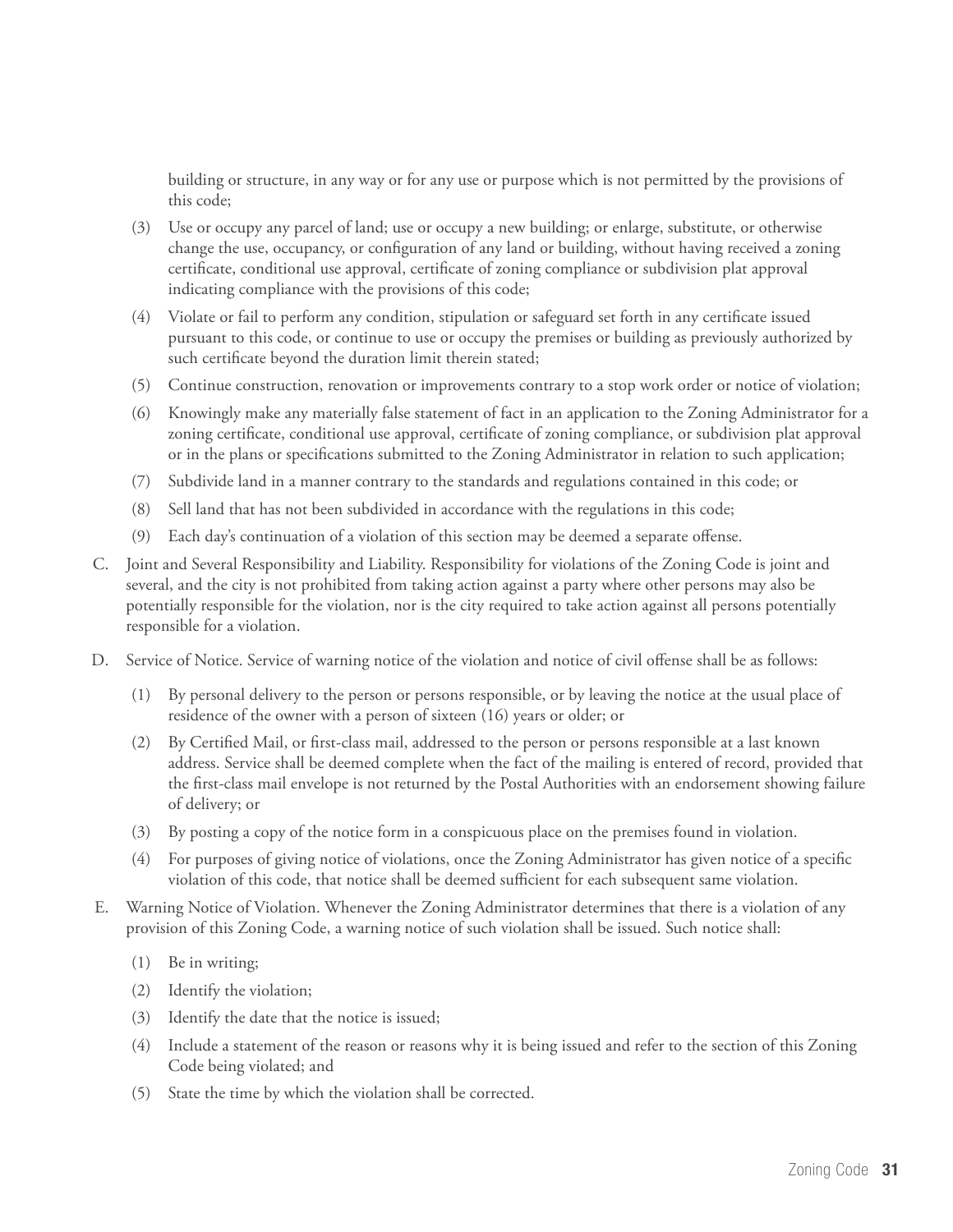- F. Notice of Civil Offense.
	- (1) Whoever violates a provision of this Zoning Code shall have a reasonable amount of time after the warning has been delivered in accordance with Section 1102.17 D to comply with the applicable ordinance(s).
	- (2) If the offender corrects a violation after a warning has been delivered in accordance with Section 1102.17 D but before receiving a Notice of Civil Offense in accordance with this section, the City is relieved of its obligation to provide a warning as required in Section 1102.17 for the same civil offense for the same offender for one (1) calendar year.
	- (3) The Zoning Administrator or designee shall conduct a final investigation after the date provided in the written warning. If the offender remains in violation of the ordinance(s) at the time of the final investigation, then the Zoning Administrator or designee shall issue a Notice of Civil Offense.
	- (4) A Notice of Civil Offense and civil fine must:
		- i. State the date that the Notice of Civil Offense is issued;
		- ii. Identify the offender being charged if known to the Zoning Administrator or designee;
		- iii. Indicate the offense charged, the amount of the civil fine for the offense, the date of the offense, and the location of the offense; and that the expense incurred by the City in correcting the violation can and will be added to the fine;
		- iv. Be signed and attested to by the Zoning Administrator or designee; and
		- v. Be served in accordance with Section 1102.17.
- G. Answering a Notice of Civil Offense. An offender served with a Notice of Civil Offense charging a civil offense may file a written answer admitting the civil offense. The answer may be delivered in person or mailed to the City of Tallmadge Planning and Zoning Department and must be received by the City within ten (10) days from the date of the notice.
	- (1) Payment of the civil offense fine specified in the notice shall be deemed an admission of the violation by the offender.
	- (2) An answer with a full payment admitting that the offender violated an ordinance with proof of correction shall be evaluated by the Zoning Administrator to determine whether the correction was made within the first forty-eight (48) hours of receiving the Notice of Civil Offense. If the correction was made within the first forty-eight (48) hours, the offender will be eligible for a refund of fifty percent (50%) of the civil offense fine which will be issued within thirty (30) business days of the Zoning Administrator's decision.
	- (3) An offender who fails to respond within ten (10) days shall be deemed in default and an admission to the offense by the offender. An offender subject to a civil fine entered after default may request to have the default set aside. A hearing officer may set aside a default on a showing that the offender had no actual knowledge of the Notice of Civil Offense and civil fine or that default should be excused in the interest of justice.
- H. Hearings for Civil Offenses.
	- (1) An offender who denies the commission of a civil offense must request a hearing before a hearing officer. The request shall be filed with the City of Tallmadge Planning and Zoning Department which shall set a date for the hearing and notify the offender, in writing, of the date, time and location of the hearing. The hearing may be informal, but all testimony shall be under oath. The hearing officer shall be appointed by the Director of Law.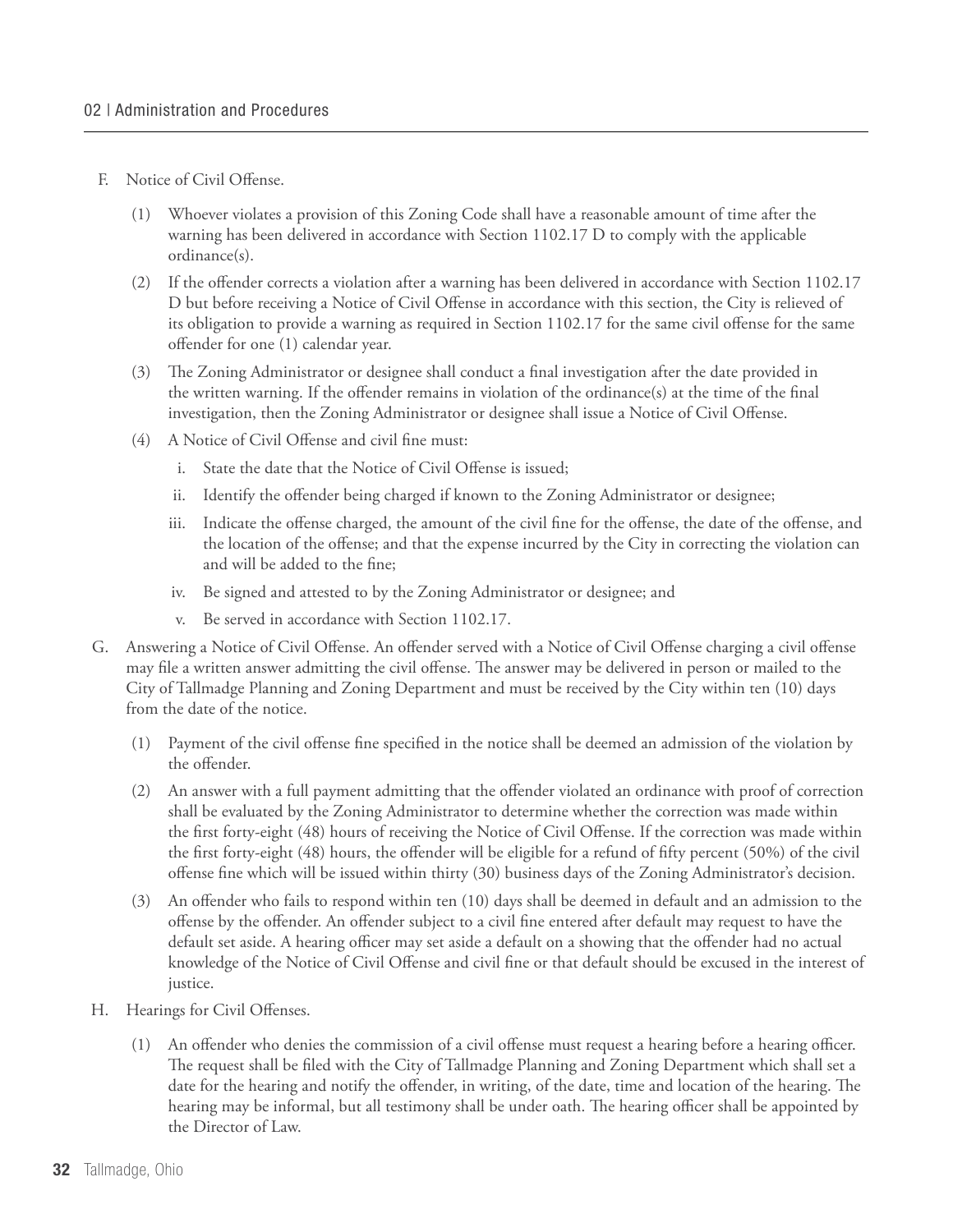- (2) All hearings shall be scheduled within then (10) days and will be held within fifteen (15) days from the date the request for a hearing is filed. Any hearing date may be modified if such modification is agreed to by the offender, by the city employee who issued the charge, and by the hearing officer or if such modification is necessary in the interest of justice.
- (3) The hearing officer shall enter into the record of the proceedings the Notice of Civil Offense and civil fine, the filing of or failure to file an answer, the substance of the answer, a finding of liability, the civil fine due, payments, delinquency and collection charges, and other relevant information.
- (4) The hearing officer shall issue a decision and make findings of fact from the record and conclusions of law in support of the decision within ten (10) days from close of the hearing. The findings and conclusions shall demonstrate that the decision is consistent with applicable laws, ordinances, regulations and the interest of justice. Any unpaid civil fine is due and must be paid within ten (10) days after the date of the hearing officer's decision.
- I. Appeal. An offender who disagrees with the decision of the hearing officer may request an appeal pursuant to Section 1102.16 of this code.
- J. Administrative Regulations. The Zoning Administrator may adopt administrative regulations for the conduct of hearings and for the enforcement of the Tallmadge Codified Ordinances through the issuance of notices of civil offenses.
- K. Extension of Compliance Date.
	- (1) The Zoning Administrator may grant an extension of time for compliance with any notice or order, whether pending or final, upon the Zoning Administrator's finding that substantial progress toward compliance has been made and that the public will not be adversely affected by the extension.
	- (2) An extension of time may be revoked by the Zoning Administrator if it is shown that the conditions at the time the extension was granted have changed, if the Zoning Administrator determines that a party is not performing corrective actions as agreed, or if the extension creates an adverse effect on the public. The date of revocation shall then be considered as the compliance date.
- L. Remedies. The following remedies shall apply to violations of this Zoning Code:
	- (1) Permit Revocation. Upon the discovery of a misrepresentation in an application, the Zoning Administrator may revoke the permit, certificate or other administrative approval that was issued contrary to the Zoning Code or based upon false information or a misrepresentation in the application.
	- (2) Civil Offense Fine Penalty.
		- i. Any person violating any provision of this Zoning Code shall be fined not more than five hundred dollars (\$500.00) for each offense. Each day of continuation of violation shall be deemed a separate offense.
		- ii. The City of Tallmadge shall provide the offender warning and notice pursuant to Section 1102.18 E of the Tallmadge Codified Ordinances.
- M. Criminal Penalties.
	- (1) Whosoever violates any provision of the Zoning Code is guilty of a misdemeanor of the third degree for each offense, the penalty for which shall be a maximum fine of five hundred dollars (\$500.00) and incarceration for a maximum period of sixty (60) days, or both plus payment of court costs for the action.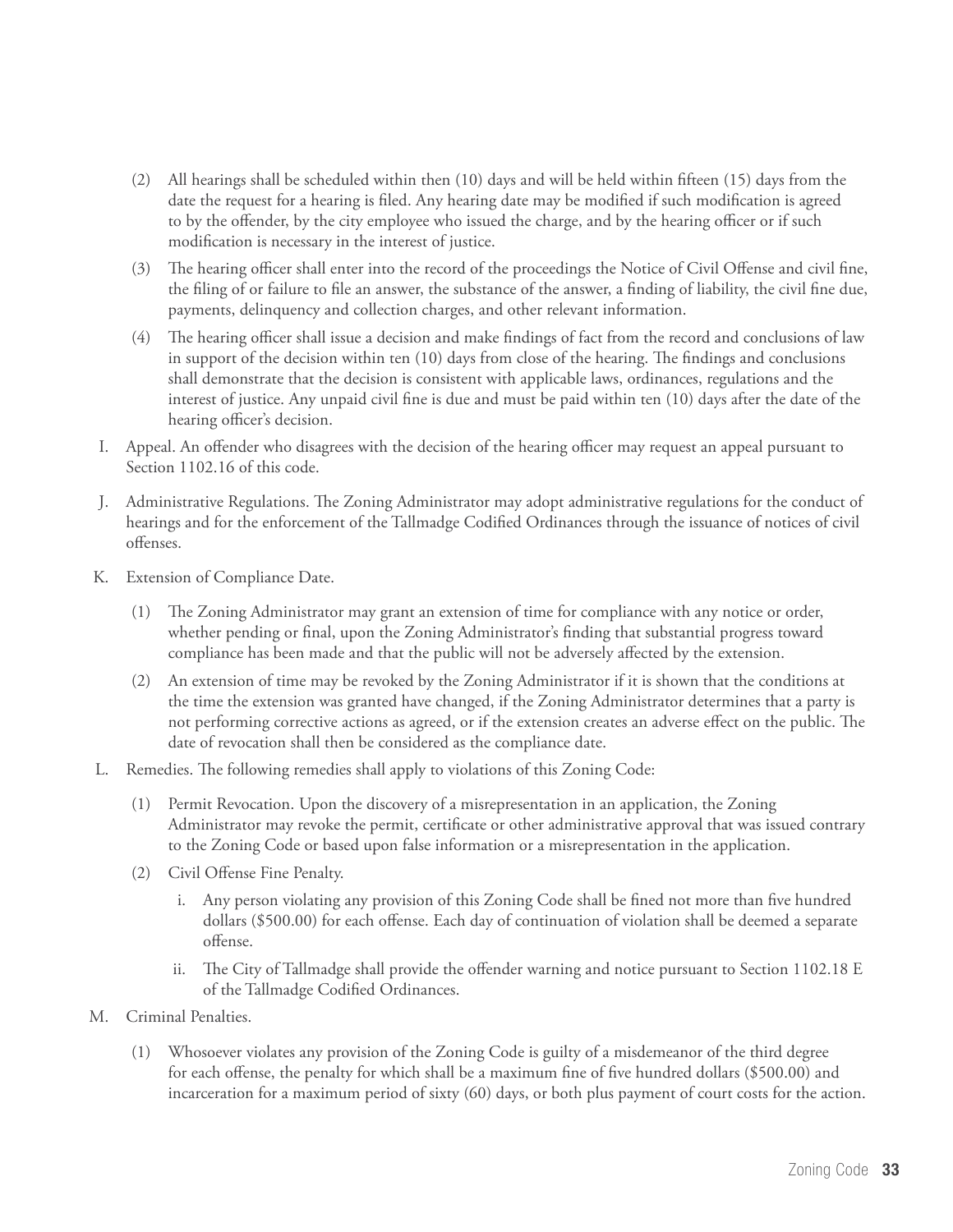- (2) Each subsequent violation within two years of previously being convicted of or pleading guilty to a violation of this Zoning Code shall be a misdemeanor of the first degree which shall be punishable by a maximum fine of one thousand dollars (\$1,000.00) and incarceration for a maximum of six months, or both, plus payment of court costs for the action.
- (3) The City of Tallmadge shall provide the offender warning and notice pursuant to Section 1102.17 of the Tallmadge Codified Ordinances.
- (4) Additional Civil Remedies. The City of Tallmadge, the Mayor on behalf of the City of Tallmadge or any officer designated by the Mayor on behalf of the City of Tallmadge may, in addition to the criminal and civil offense fine remedies provided in this Zoning Code, file suit for injunction against any violation of this Zoning Code, or if the violation has caused damages to the City of Tallmadge for a judgment for damages and any person, property owner or occupant of property who can show that the person, property owner, or occupant of property has suffered harm or whose property has suffered harm as a result of violations of this Zoning Code may file suit for injunction or damages to the fullest extent provided by the law.
- (5) Nothing in this section shall limit the City of Tallmadge's ability to pursue any and all remedies in law or in equity to abate a violation. The City of Tallmadge may pursue any available remedy including permit revocation, civil offense fines, criminal charges, injunctions, restraining orders, damages, or any other remedy available under the law.

#### **Section 1102.19** NONCONFORMITIES

- A. Purpose. The lawful use of any building or land existing at the effective date of this Zoning Code may be continued, although such use does not conform with the provisions of this Zoning Code, provided the following conditions are met:
	- (1) Alterations. A non-conforming building or structure may be altered, improved, reconstructed, enlarged or extended provided such work does not exceed, in building area during any ten year period, sixty percent (60%) of the total area of the building or structure, unless the building or structure is changed to a conforming use.
	- (2) Restoration. Nothing in this Zoning Code shall prevent the reconstruction, repairing, rebuilding, and continued use of any non-conforming building or structure damaged by fire, collapse, explosion, or acts of God, subsequent to the date of this Zoning Code wherein the expense of such work does not exceed sixty percent (60%) of the fair market value of the building or structure at the time such damage occurred.
	- (3) Construction Approved Prior to Zoning Code. Nothing in this Zoning Code shall prohibit the completion of construction and use of a non-conforming building for which a zoning certificate has been issued prior to the effective date of this Zoning Code, provided that construction is commenced within ninety days after the issuance of such certificate; that construction is carried on diligently and without interruption for a continuous period in excess of thirty days; and that the entire building shall have been completed within two years after the issuance of the zoning certificate.
	- (4) Displacement. No non-conforming use shall be extended to displace a conforming use.
	- (5) Discontinuance or Abandonment. Whenever a non-conforming use has been discontinued or abandoned for a period of one year, 12 consecutive months, such discontinuance or abandonment shall be considered conclusive evidence of an intention to discontinue or abandon legally the non-conforming use. At the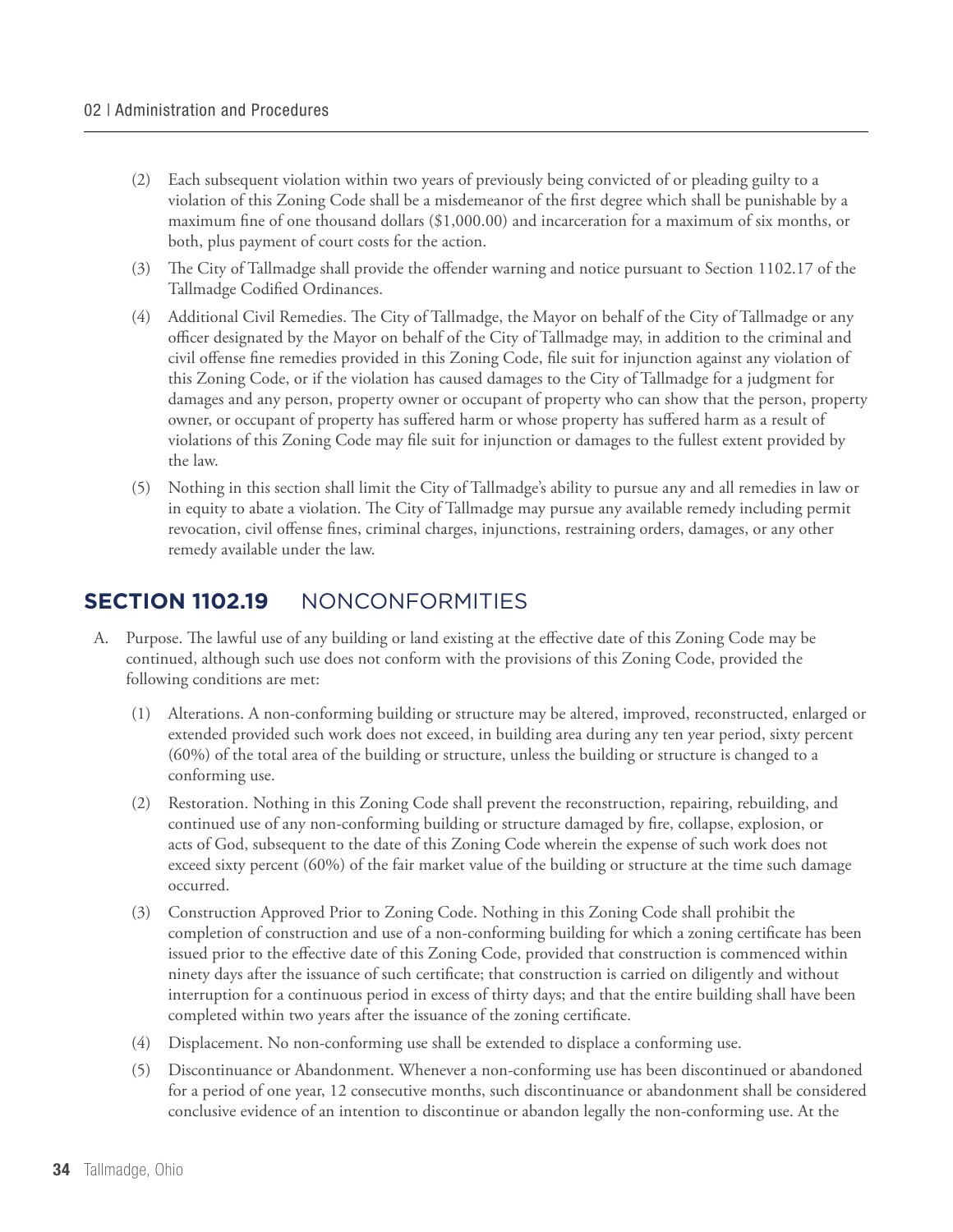end of that one-year period of discontinuance or abandonment the non-conforming use shall not be re-established, and any further use shall be in conformity with the provisions of this Zoning Code. Discontinuance or abandonment shall mean that the structure or land has remained vacant, unoccupied, unused or has ceased the daily activities or operations which had previously occurred.

- (6) Illegal Nonconforming Uses. Non-conforming uses existing at the effective date of this Zoning Code established without a zoning certificate, or those non- conforming uses which cannot be shown conclusively as existing prior to the effective date of this Zoning Code shall be declared illegal nonconforming uses and shall be discontinued within a period of two years following the effective date of this Zoning Code.
- (7) Unsafe Structures. Nothing in this Zoning Code shall prevent the strengthening or restoring, to a safe condition, of any portion of a building or structure declared unsafe by a proper authority.
- (8) Non-Conforming Signs shall conform to Chapter 1108 Signage.